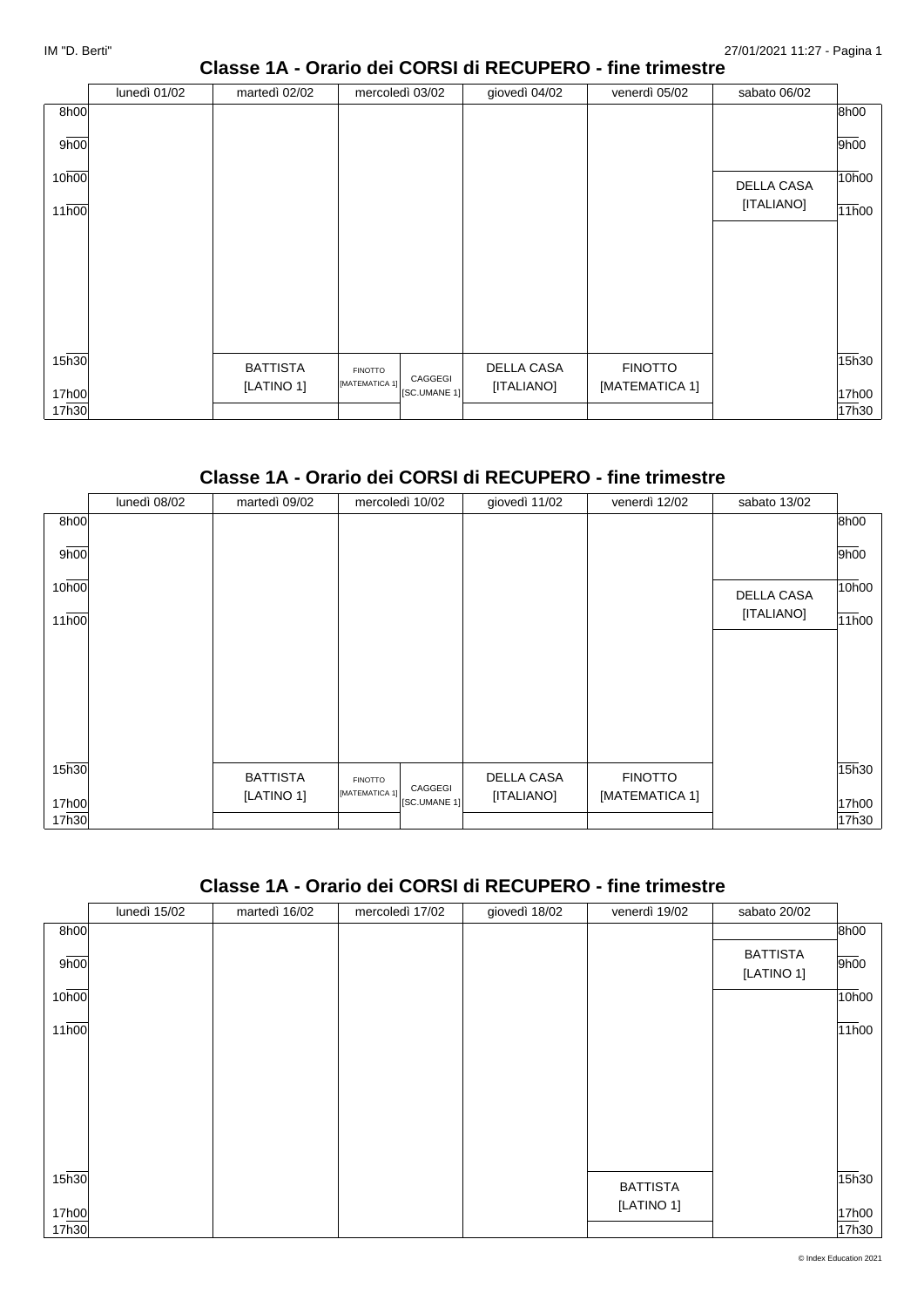### **Classe 1B - Orario dei CORSI di RECUPERO - fine trimestre**

|       | lunedì 01/02 | martedì 02/02 | mercoledì 03/02 | giovedì 04/02 | venerdì 05/02  | sabato 06/02 |       |
|-------|--------------|---------------|-----------------|---------------|----------------|--------------|-------|
| 8h00  |              |               |                 |               |                |              | 8h00  |
| 9h00  |              |               |                 |               |                |              | 9h00  |
| 10h00 |              |               |                 |               |                |              | 10h00 |
| 11h00 |              |               |                 |               |                |              | 11h00 |
|       |              |               |                 |               |                |              |       |
|       |              |               |                 |               |                |              |       |
|       |              |               |                 |               |                |              |       |
|       |              |               |                 |               |                |              |       |
| 15h30 |              | MAMINI        | <b>FINOTTO</b>  | <b>MAMINI</b> | <b>FINOTTO</b> |              | 15h30 |
| 17h00 |              | [FRANCESE 1]  | [MATEMATICA 1]  | [FRANCESE 1]  | [MATEMATICA 1] |              | 17h00 |
| 17h30 |              |               |                 |               |                |              | 17h30 |

#### **Classe 1B - Orario dei CORSI di RECUPERO - fine trimestre**

|                    | lunedì 08/02 | martedì 09/02 | mercoledì 10/02 | giovedì 11/02 | venerdì 12/02  | sabato 13/02 |       |
|--------------------|--------------|---------------|-----------------|---------------|----------------|--------------|-------|
| 8h00               |              |               |                 |               |                |              | 8h00  |
| 9h00               |              |               |                 |               |                |              | 9h00  |
| 10h00              |              |               |                 |               |                |              | 10h00 |
| $11\overline{h00}$ |              |               |                 |               |                |              | 11h00 |
|                    |              |               |                 |               |                |              |       |
|                    |              |               |                 |               |                |              |       |
|                    |              |               |                 |               |                |              |       |
|                    |              |               |                 |               |                |              |       |
| 15h30              |              | <b>MAMINI</b> | <b>FINOTTO</b>  | <b>MAMINI</b> | <b>FINOTTO</b> |              | 15h30 |
| 17h00              |              | [FRANCESE 1]  | [MATEMATICA 1]  | [FRANCESE 1]  | [MATEMATICA 1] |              | 17h00 |
| 17h30              |              |               |                 |               |                |              | 17h30 |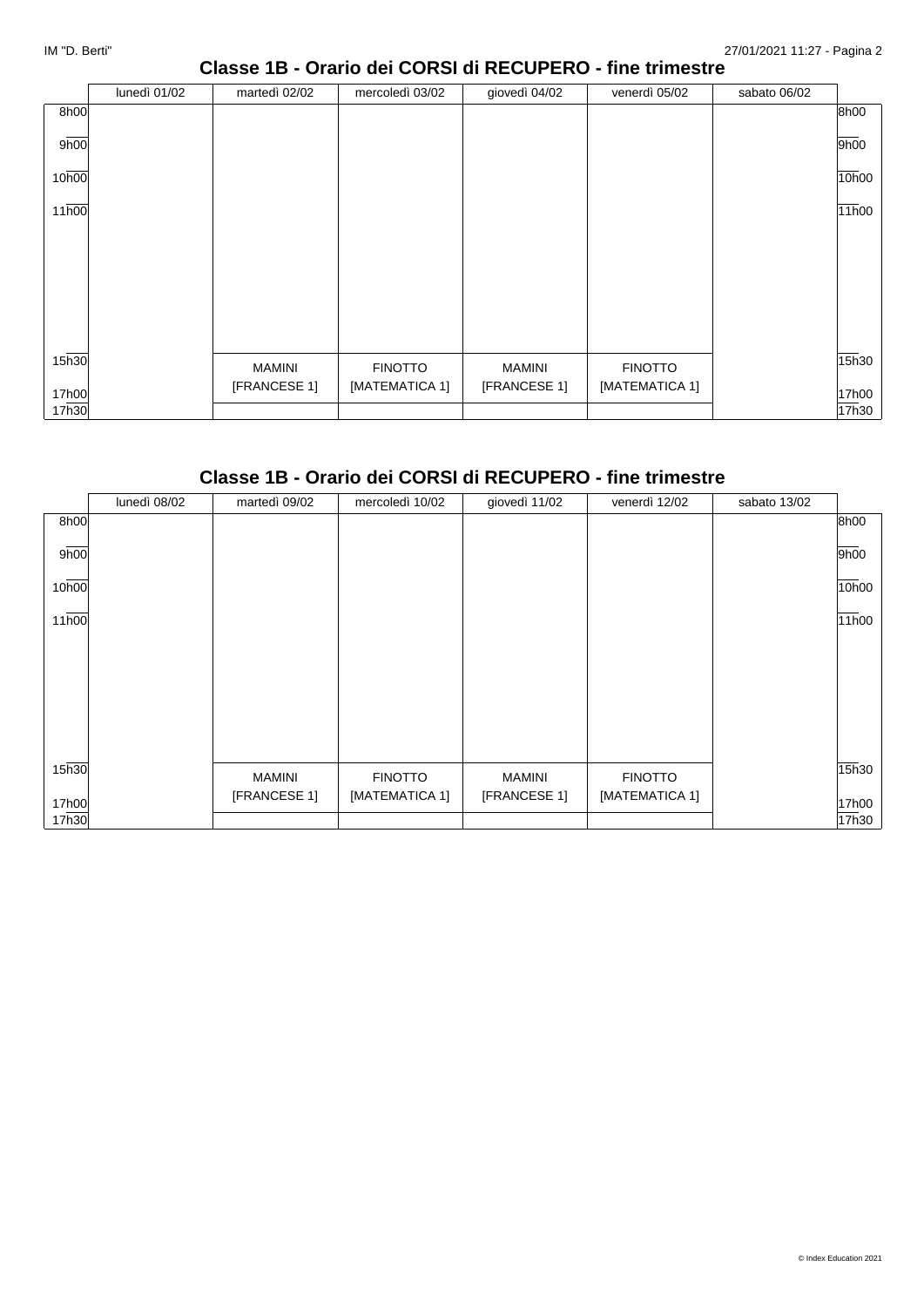### **Classe 1C - Orario dei CORSI di RECUPERO - fine trimestre**

|                   | lunedì 01/02    | martedì 02/02 | mercoledì 03/02 | giovedì 04/02     | venerdì 05/02  | sabato 06/02                  |       |
|-------------------|-----------------|---------------|-----------------|-------------------|----------------|-------------------------------|-------|
| 8h00              |                 |               |                 |                   |                |                               | 8h00  |
| 9h00              |                 |               |                 |                   |                | <b>BATTISTA</b><br>[LATINO 2] | 9h00  |
| 10h00             |                 |               |                 |                   |                | DELLA CASA                    | 10h00 |
| 11h00             |                 |               |                 |                   |                | [ITALIANO]                    | 11h00 |
|                   |                 |               |                 |                   |                |                               |       |
|                   |                 |               |                 |                   |                |                               |       |
|                   |                 |               |                 |                   |                |                               |       |
|                   |                 |               |                 |                   |                |                               |       |
|                   |                 |               |                 |                   |                |                               |       |
| 15 <sub>h30</sub> |                 |               |                 |                   |                |                               | 15h30 |
|                   | <b>BATTISTA</b> |               | <b>FINOTTO</b>  | <b>DELLA CASA</b> | <b>FINOTTO</b> |                               |       |
| 17h00             | [LATINO 2]      |               | [MATEMATICA 1]  | [ITALIANO]        | [MATEMATICA 1] |                               | 17h00 |
| 17h30             |                 |               |                 |                   |                |                               | 17h30 |

# **Classe 1C - Orario dei CORSI di RECUPERO - fine trimestre**

|       | lunedì 08/02    | martedì 09/02 | mercoledì 10/02 | giovedì 11/02 | venerdì 12/02  | sabato 13/02                  |       |
|-------|-----------------|---------------|-----------------|---------------|----------------|-------------------------------|-------|
| 8h00  |                 |               |                 |               |                |                               | 8h00  |
| 9h00  |                 |               |                 |               |                | <b>BATTISTA</b><br>[LATINO 2] | 9h00  |
| 10h00 |                 |               |                 |               |                | <b>DELLA CASA</b>             | 10h00 |
| 11h00 |                 |               |                 |               |                | [ITALIANO]                    | 11h00 |
|       |                 |               |                 |               |                |                               |       |
|       |                 |               |                 |               |                |                               |       |
|       |                 |               |                 |               |                |                               |       |
|       |                 |               |                 |               |                |                               |       |
| 15h30 | <b>BATTISTA</b> |               | <b>FINOTTO</b>  | DELLA CASA    | <b>FINOTTO</b> |                               | 15h30 |
| 17h00 | [LATINO 2]      |               | [MATEMATICA 1]  | [ITALIANO]    | [MATEMATICA 1] |                               | 17h00 |
| 17h30 |                 |               |                 |               |                |                               | 17h30 |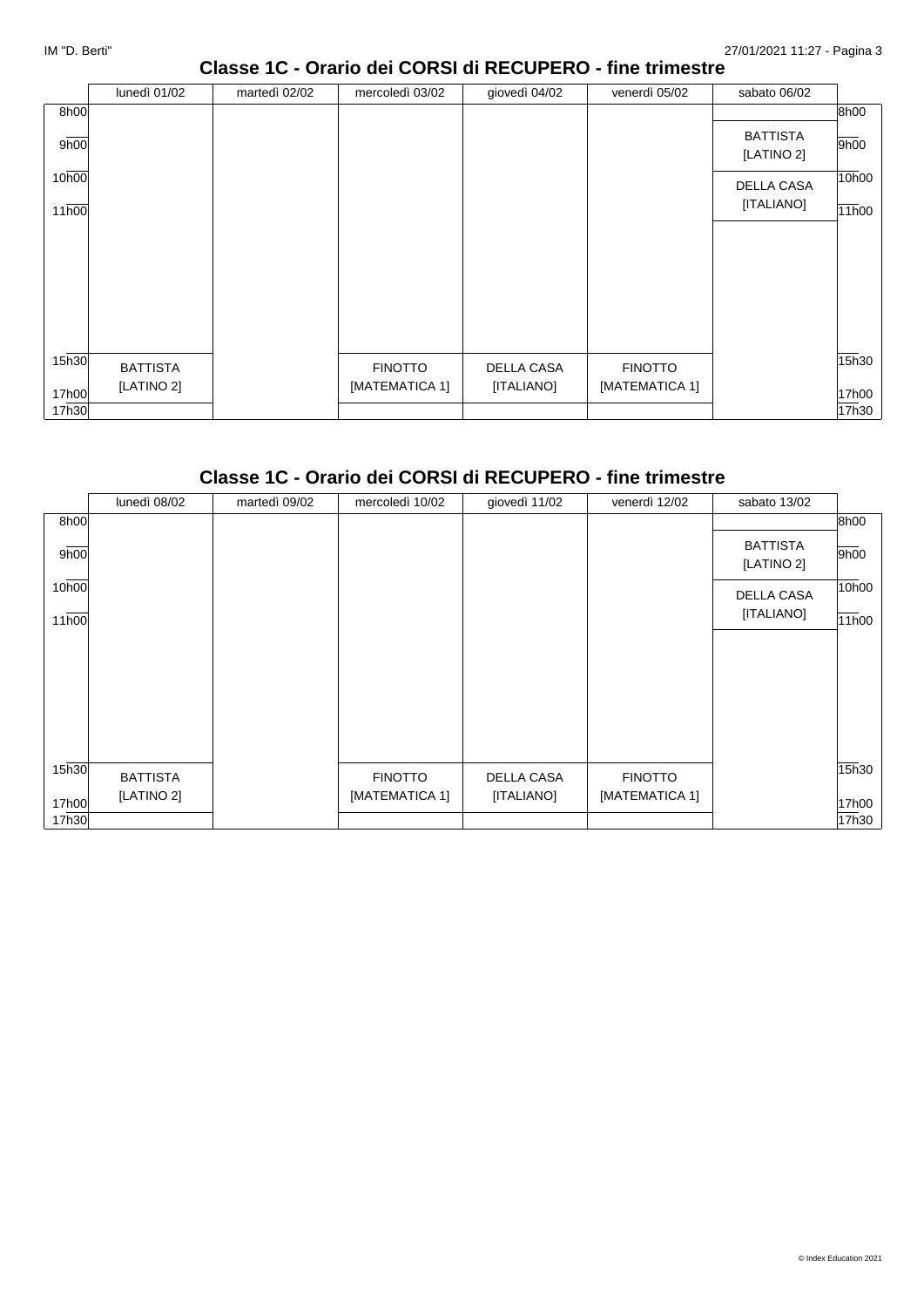## **Classe 1D - Orario dei CORSI di RECUPERO - fine trimestre**

|                   | lunedì 01/02    | martedì 02/02 | mercoledì 03/02 | giovedì 04/02 | venerdì 05/02 | sabato 06/02                  |       |
|-------------------|-----------------|---------------|-----------------|---------------|---------------|-------------------------------|-------|
| 8h00              |                 |               |                 |               |               |                               | 8h00  |
| 9h00              |                 |               |                 |               |               | <b>BATTISTA</b><br>[LATINO 2] | 9h00  |
| 10h00             |                 |               |                 |               |               |                               | 10h00 |
| 11h00             |                 |               |                 |               |               |                               | 11h00 |
|                   |                 |               |                 |               |               |                               |       |
|                   |                 |               |                 |               |               |                               |       |
|                   |                 |               |                 |               |               |                               |       |
|                   |                 |               |                 |               |               |                               |       |
|                   |                 |               |                 |               |               |                               |       |
| 15 <sub>h30</sub> | <b>BATTISTA</b> |               | CAGGEGI         |               |               |                               | 15h30 |
| 17h00             | [LATINO 2]      |               | [SC.UMANE 1]    |               |               |                               | 17h00 |
| 17h30             |                 |               |                 |               |               |                               | 17h30 |

#### **Classe 1D - Orario dei CORSI di RECUPERO - fine trimestre**

|       | lunedì 08/02    | martedì 09/02 | mercoledì 10/02         | giovedì 11/02 | venerdì 12/02 | sabato 13/02                  |       |
|-------|-----------------|---------------|-------------------------|---------------|---------------|-------------------------------|-------|
| 8h00  |                 |               |                         |               |               |                               | 8h00  |
| 9h00  |                 |               |                         |               |               | <b>BATTISTA</b><br>[LATINO 2] | 9h00  |
| 10h00 |                 |               |                         |               |               |                               | 10h00 |
| 11h00 |                 |               |                         |               |               |                               | 11h00 |
|       |                 |               |                         |               |               |                               |       |
|       |                 |               |                         |               |               |                               |       |
|       |                 |               |                         |               |               |                               |       |
| 15h30 | <b>BATTISTA</b> |               |                         |               |               |                               | 15h30 |
| 17h00 | [LATINO 2]      |               | CAGGEGI<br>[SC.UMANE 1] |               |               |                               | 17h00 |
| 17h30 |                 |               |                         |               |               |                               | 17h30 |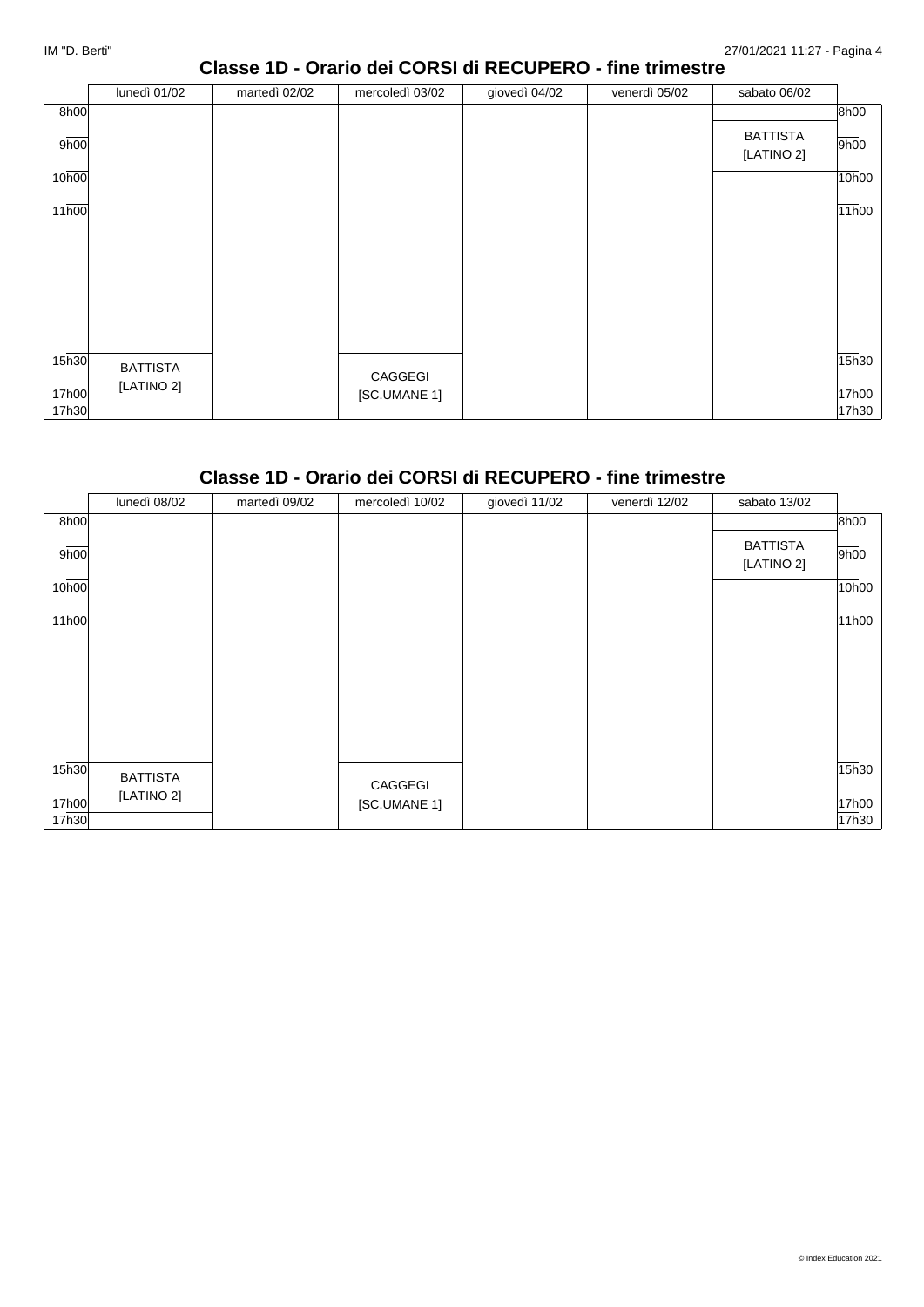# **Classe 1E - Orario dei CORSI di RECUPERO - fine trimestre**

|       | lunedì 01/02 | martedì 02/02 | mercoledì 03/02 | giovedì 04/02 | venerdì 05/02 | sabato 06/02 |       |
|-------|--------------|---------------|-----------------|---------------|---------------|--------------|-------|
| 8h00  |              |               |                 |               |               |              | 8h00  |
| 9h00  |              |               |                 |               |               |              | 9h00  |
| 10h00 |              |               |                 |               |               |              | 10h00 |
| 11h00 |              |               |                 |               |               |              | 11h00 |
|       |              |               |                 |               |               |              |       |
|       |              |               |                 |               |               |              |       |
|       |              |               |                 |               |               |              |       |
|       |              |               |                 |               |               |              |       |
| 15h30 |              | MAMINI        |                 | MAMINI        |               |              | 15h30 |
| 17h00 |              | [FRANCESE 1]  |                 | [FRANCESE 1]  |               |              | 17h00 |
| 17h30 |              |               |                 |               |               |              | 17h30 |

# **Classe 1E - Orario dei CORSI di RECUPERO - fine trimestre**

|       | lunedì 08/02 | martedì 09/02 | mercoledì 10/02 | giovedì 11/02 | venerdì 12/02 | sabato 13/02 |       |
|-------|--------------|---------------|-----------------|---------------|---------------|--------------|-------|
| 8h00  |              |               |                 |               |               |              | 8h00  |
| 9h00  |              |               |                 |               |               |              | 9h00  |
| 10h00 |              |               |                 |               |               |              | 10h00 |
| 11h00 |              |               |                 |               |               |              | 11h00 |
|       |              |               |                 |               |               |              |       |
|       |              |               |                 |               |               |              |       |
|       |              |               |                 |               |               |              |       |
|       |              |               |                 |               |               |              |       |
| 15h30 |              | <b>MAMINI</b> |                 | <b>MAMINI</b> |               |              | 15h30 |
| 17h00 |              | [FRANCESE 1]  |                 | [FRANCESE 1]  |               |              | 17h00 |
| 17h30 |              |               |                 |               |               |              | 17h30 |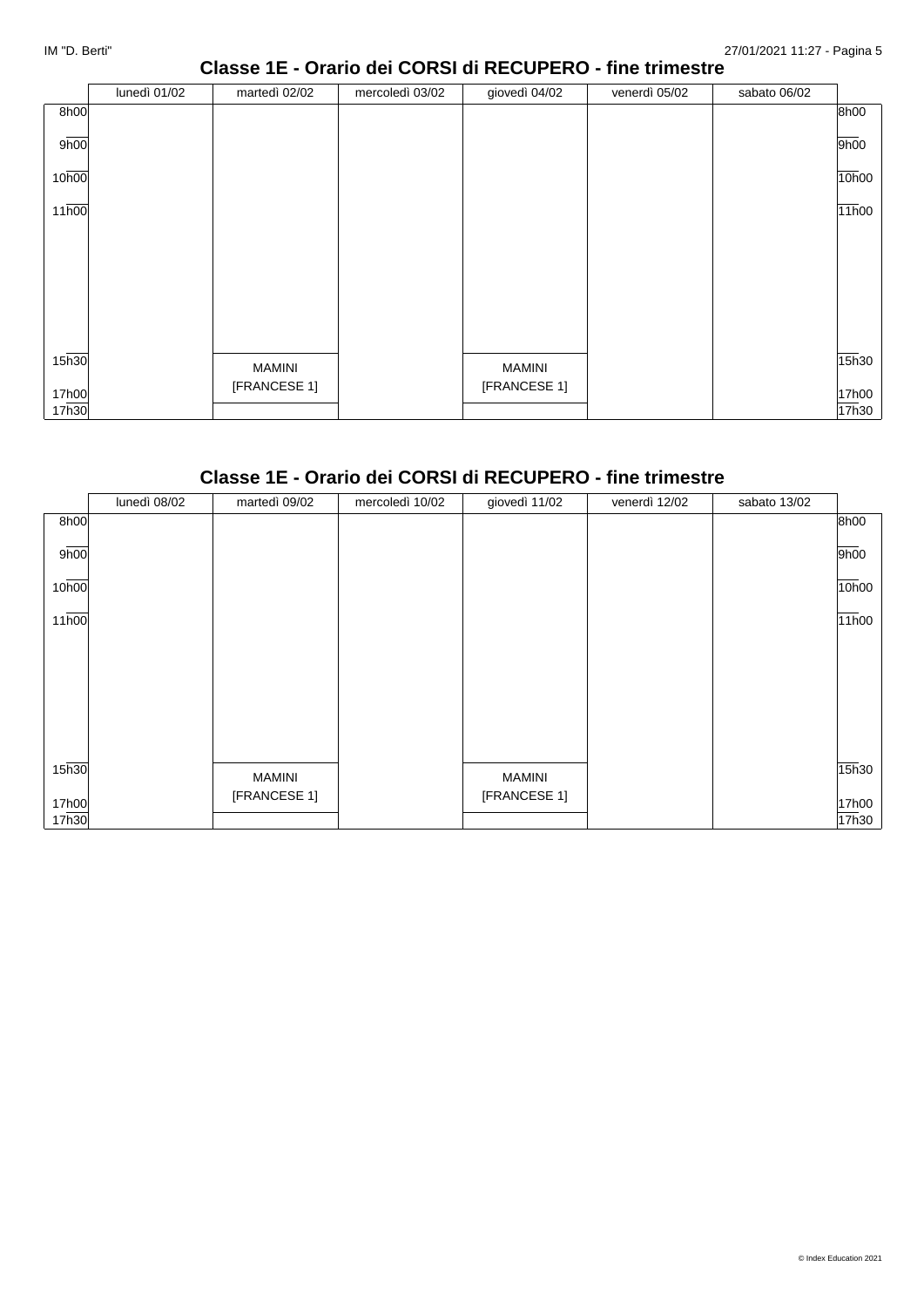## **Classe 1F - Orario dei CORSI di RECUPERO - fine trimestre**

|                   | lunedì 01/02                  | martedì 02/02 | mercoledì 03/02 | giovedì 04/02 | venerdì 05/02 | sabato 06/02                  |                |
|-------------------|-------------------------------|---------------|-----------------|---------------|---------------|-------------------------------|----------------|
| 8h00              |                               |               |                 |               |               |                               | 8h00           |
| 9h00              |                               |               |                 |               |               | <b>BATTISTA</b><br>[LATINO 2] | 9h00           |
| 10 <sub>h00</sub> |                               |               |                 |               |               |                               | $\sqrt{10h}00$ |
| 11 <sub>h00</sub> |                               |               |                 |               |               |                               | 11h00          |
|                   |                               |               |                 |               |               |                               |                |
|                   |                               |               |                 |               |               |                               |                |
|                   |                               |               |                 |               |               |                               |                |
|                   |                               |               |                 |               |               |                               |                |
| 15 <sub>h30</sub> |                               |               |                 |               |               |                               | 15h30          |
|                   | <b>BATTISTA</b><br>[LATINO 2] |               |                 |               |               |                               |                |
| 17h00<br>17h30    |                               |               |                 |               |               |                               | 17h00<br>17h30 |

# **Classe 1F - Orario dei CORSI di RECUPERO - fine trimestre**

|       | lunedì 08/02    | martedì 09/02 | mercoledì 10/02 | giovedì 11/02 | venerdì 12/02 | sabato 13/02                  |       |
|-------|-----------------|---------------|-----------------|---------------|---------------|-------------------------------|-------|
| 8h00  |                 |               |                 |               |               |                               | 8h00  |
| 9h00  |                 |               |                 |               |               | <b>BATTISTA</b><br>[LATINO 2] | 9h00  |
| 10h00 |                 |               |                 |               |               |                               | 10h00 |
| 11h00 |                 |               |                 |               |               |                               | 11h00 |
|       |                 |               |                 |               |               |                               |       |
|       |                 |               |                 |               |               |                               |       |
|       |                 |               |                 |               |               |                               |       |
| 15h30 | <b>BATTISTA</b> |               |                 |               |               |                               | 15h30 |
| 17h00 | [LATINO 2]      |               |                 |               |               |                               | 17h00 |
| 17h30 |                 |               |                 |               |               |                               | 17h30 |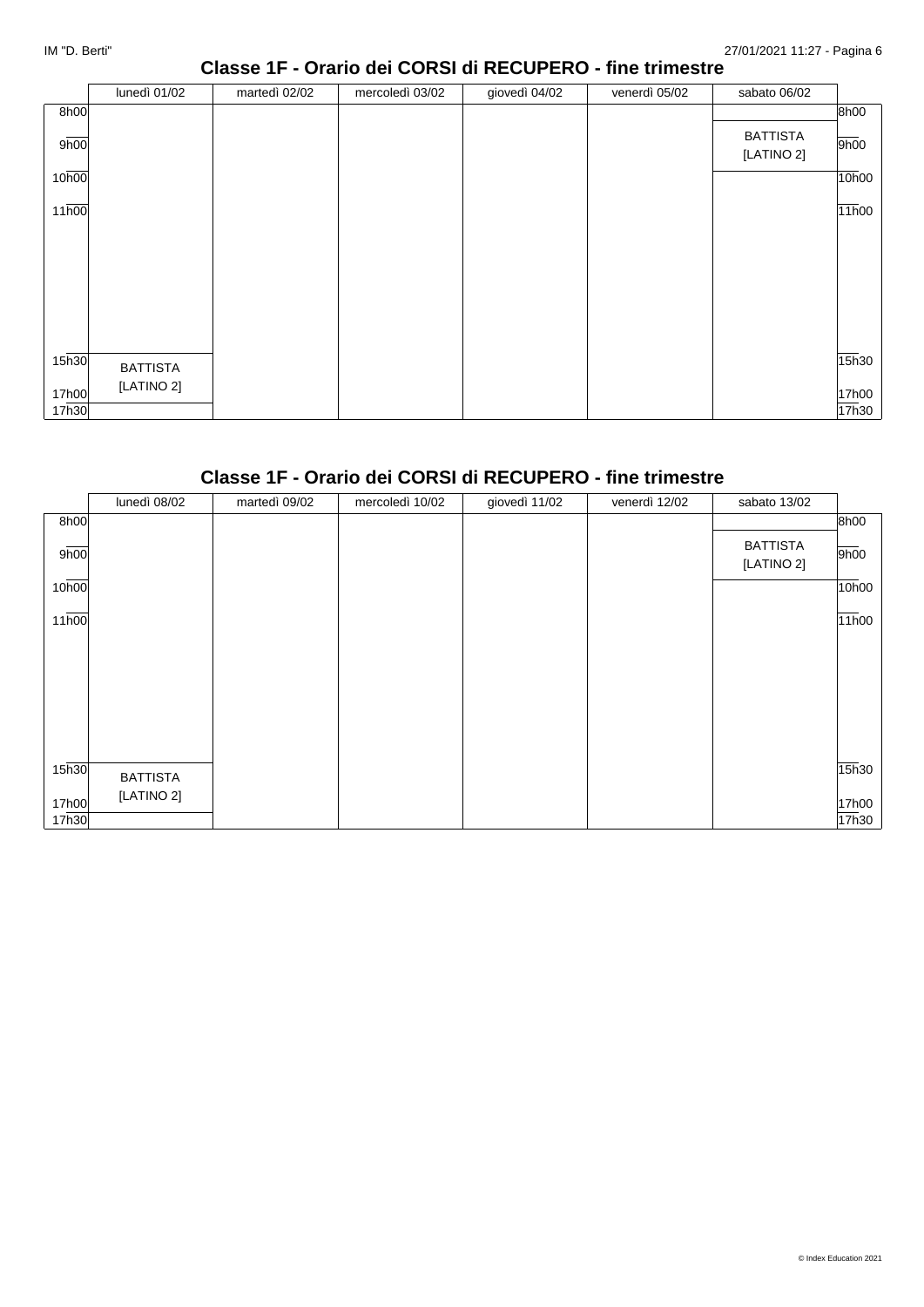#### **Classe 1G - Orario dei CORSI di RECUPERO - fine trimestre**

|       | lunedì 01/02 | martedì 02/02 | mercoledì 03/02 | giovedì 04/02 | venerdì 05/02 | sabato 06/02      |       |
|-------|--------------|---------------|-----------------|---------------|---------------|-------------------|-------|
| 8h00  |              |               |                 |               |               |                   | 8h00  |
| 9h00  |              |               |                 |               |               |                   | 9h00  |
| 10h00 |              |               |                 |               |               | <b>DELLA CASA</b> | 10h00 |
| 11h00 |              |               |                 |               |               | [ITALIANO]        | 11h00 |
|       |              |               |                 |               |               |                   |       |
|       |              |               |                 |               |               |                   |       |
|       |              |               |                 |               |               |                   |       |
|       |              |               |                 |               |               |                   |       |
|       |              |               |                 |               |               |                   |       |
| 15h30 |              |               | CASTEGNARO      | DELLA CASA    |               |                   | 15h30 |
| 17h00 |              |               | [INGLESE 1]     | [ITALIANO]    | CASTEGNARO    |                   | 17h00 |
| 17h30 |              |               |                 |               | [INGLESE 1]   |                   | 17h30 |

#### **Classe 1G - Orario dei CORSI di RECUPERO - fine trimestre**

|                    | lunedì 08/02 | martedì 09/02 | mercoledì 10/02 | giovedì 11/02 | venerdì 12/02             | sabato 13/02 |       |
|--------------------|--------------|---------------|-----------------|---------------|---------------------------|--------------|-------|
| 8h00               |              |               |                 |               |                           |              | 8h00  |
| 9h00               |              |               |                 |               |                           |              | 9h00  |
| 10h00              |              |               |                 |               |                           | DELLA CASA   | 10h00 |
| $11\overline{h00}$ |              |               |                 |               |                           | [ITALIANO]   | 11h00 |
|                    |              |               |                 |               |                           |              |       |
|                    |              |               |                 |               |                           |              |       |
|                    |              |               |                 |               |                           |              |       |
|                    |              |               |                 |               |                           |              |       |
| 15h30              |              |               | CASTEGNARO      | DELLA CASA    |                           |              | 15h30 |
| 17h00              |              |               | [INGLESE 1]     | [ITALIANO]    | CASTEGNARO<br>[INGLESE 1] |              | 17h00 |
| 17h30              |              |               |                 |               |                           |              | 17h30 |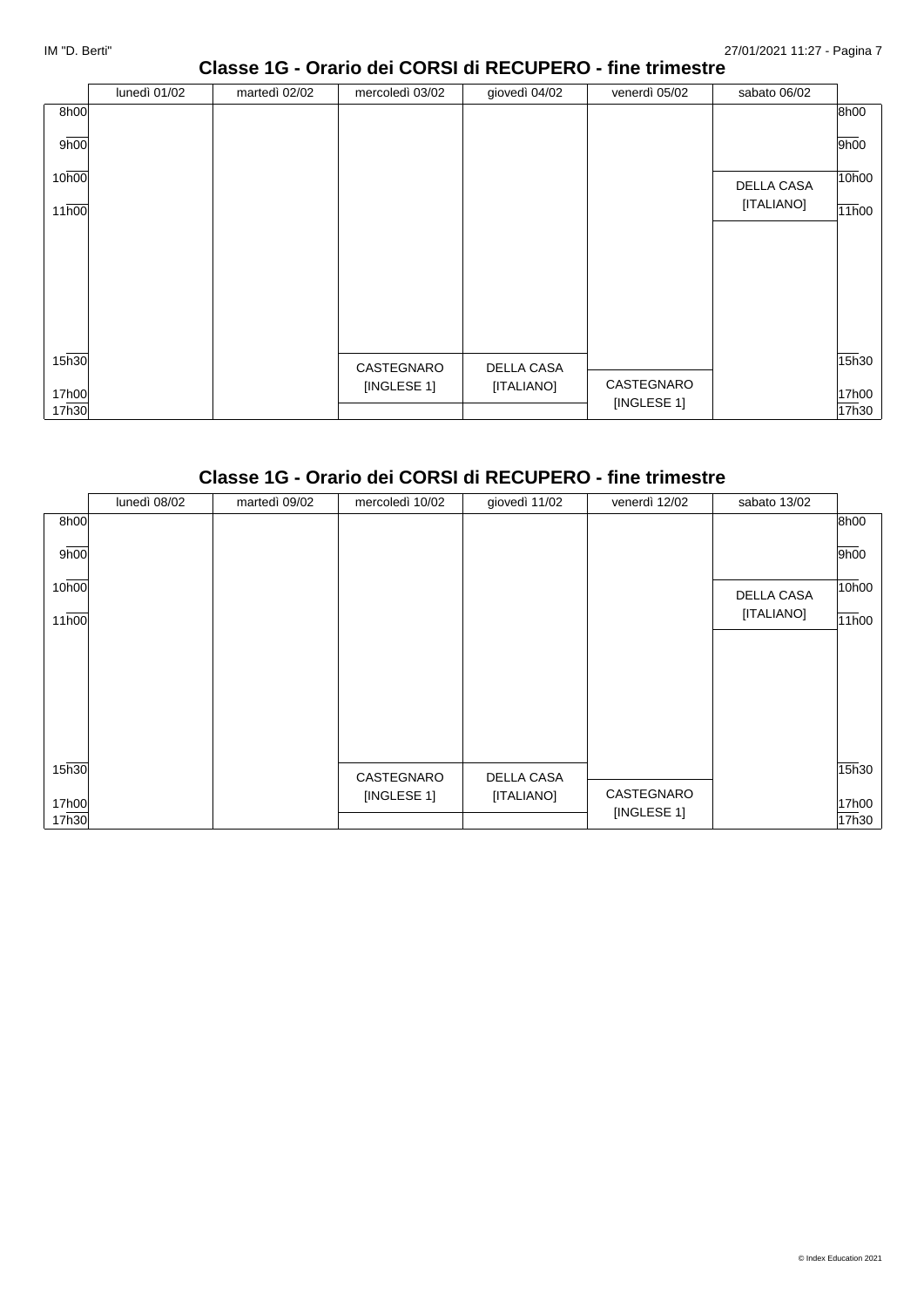#### **Classe 1I - Orario dei CORSI di RECUPERO - fine trimestre**

|                   | lunedì 01/02 | martedì 02/02 | mercoledì 03/02                | giovedì 04/02 | venerdì 05/02  | sabato 06/02 |       |
|-------------------|--------------|---------------|--------------------------------|---------------|----------------|--------------|-------|
| 8h00              |              |               |                                |               |                |              | 8h00  |
| 9h00              |              |               |                                |               |                |              | 9h00  |
| 10 <sub>h00</sub> |              |               |                                |               |                |              | 10h00 |
| 11 <sub>h00</sub> |              |               |                                |               |                |              | 11h00 |
|                   |              |               |                                |               |                |              |       |
|                   |              |               |                                |               |                |              |       |
|                   |              |               |                                |               |                |              |       |
|                   |              |               |                                |               |                |              |       |
| 15 <sub>h30</sub> |              |               | <b>FINOTTO</b><br>CAGGEGI      |               | <b>FINOTTO</b> |              | 15h30 |
| 17h00             |              |               | [MATEMATICA 1]<br>[SC.UMANE 1] |               | [MATEMATICA 1] |              | 17h00 |
| 17h30             |              |               |                                |               |                |              | 17h30 |

#### **Classe 1I - Orario dei CORSI di RECUPERO - fine trimestre**

|       | lunedì 08/02 | martedì 09/02 | mercoledì 10/02                | giovedì 11/02 | venerdì 12/02  | sabato 13/02 |       |
|-------|--------------|---------------|--------------------------------|---------------|----------------|--------------|-------|
| 8h00  |              |               |                                |               |                |              | 8h00  |
| 9h00  |              |               |                                |               |                |              | 9h00  |
| 10h00 |              |               |                                |               |                |              | 10h00 |
| 11h00 |              |               |                                |               |                |              | 11h00 |
|       |              |               |                                |               |                |              |       |
|       |              |               |                                |               |                |              |       |
|       |              |               |                                |               |                |              |       |
|       |              |               |                                |               |                |              |       |
|       |              |               |                                |               |                |              |       |
|       |              |               |                                |               |                |              |       |
| 15h30 |              |               | <b>FINOTTO</b><br>CAGGEGI      |               | <b>FINOTTO</b> |              | 15h30 |
| 17h00 |              |               | [MATEMATICA 1]<br>[SC.UMANE 1] |               | [MATEMATICA 1] |              | 17h00 |
| 17h30 |              |               |                                |               |                |              | 17h30 |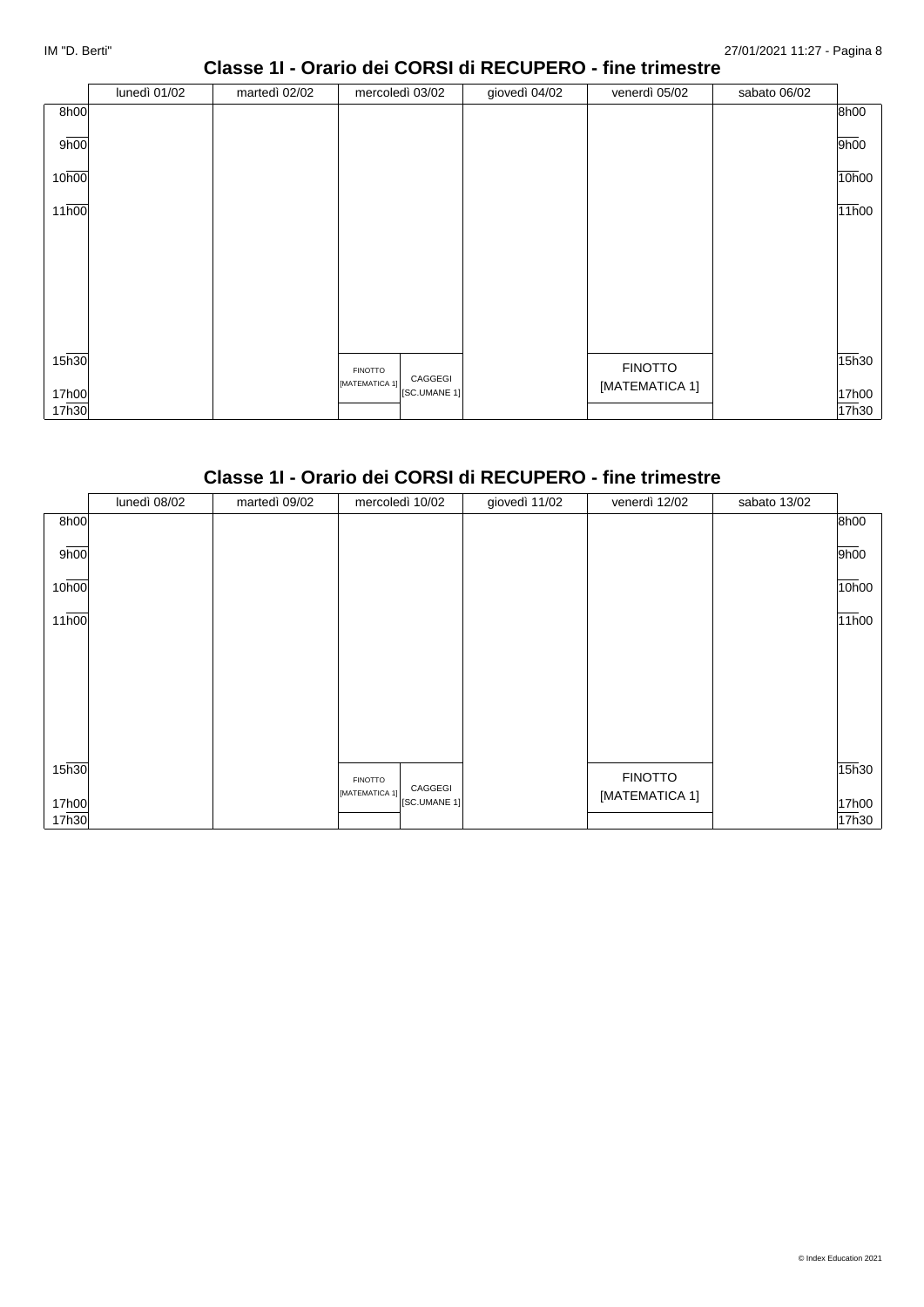#### **Classe 1O - Orario dei CORSI di RECUPERO - fine trimestre**

|                   | lunedì 01/02 | martedì 02/02 | mercoledì 03/02 | giovedì 04/02 | venerdì 05/02 | sabato 06/02               |       |
|-------------------|--------------|---------------|-----------------|---------------|---------------|----------------------------|-------|
| 8h00              |              |               |                 |               |               |                            | 8h00  |
| 9h00              |              |               |                 |               |               | <b>BONO</b><br>[TEDESCO 1] | 9h00  |
| 10h00             |              |               |                 |               |               | DELLA CASA                 | 10h00 |
| 11h00             |              |               |                 |               |               | [ITALIANO]                 | 11h00 |
|                   |              |               |                 |               |               |                            |       |
|                   |              |               |                 |               |               |                            |       |
|                   |              |               |                 |               |               |                            |       |
|                   |              |               |                 |               |               |                            |       |
|                   |              |               |                 |               |               |                            |       |
| 15 <sub>h30</sub> | <b>BONO</b>  |               |                 | DELLA CASA    |               |                            | 15h30 |
| 17h00             | [TEDESCO 1]  |               |                 | [ITALIANO]    |               |                            | 17h00 |
| 17h30             |              |               |                 |               |               |                            | 17h30 |

# **Classe 1O - Orario dei CORSI di RECUPERO - fine trimestre**

|                   | lunedì 08/02 | martedì 09/02 | mercoledì 10/02 | giovedì 11/02     | venerdì 12/02 | sabato 13/02               |       |
|-------------------|--------------|---------------|-----------------|-------------------|---------------|----------------------------|-------|
| 8h00              |              |               |                 |                   |               |                            | 8h00  |
| 9h00              |              |               |                 |                   |               | <b>BONO</b><br>[TEDESCO 1] | 9h00  |
| 10h00             |              |               |                 |                   |               | DELLA CASA                 | 10h00 |
| 11h00             |              |               |                 |                   |               | [ITALIANO]                 | 11h00 |
|                   |              |               |                 |                   |               |                            |       |
|                   |              |               |                 |                   |               |                            |       |
|                   |              |               |                 |                   |               |                            |       |
|                   |              |               |                 |                   |               |                            |       |
| 15 <sub>h30</sub> | <b>BONO</b>  |               |                 | <b>DELLA CASA</b> |               |                            | 15h30 |
| 17h00             | [TEDESCO 1]  |               |                 | [ITALIANO]        |               |                            | 17h00 |
| 17h30             |              |               |                 |                   |               |                            | 17h30 |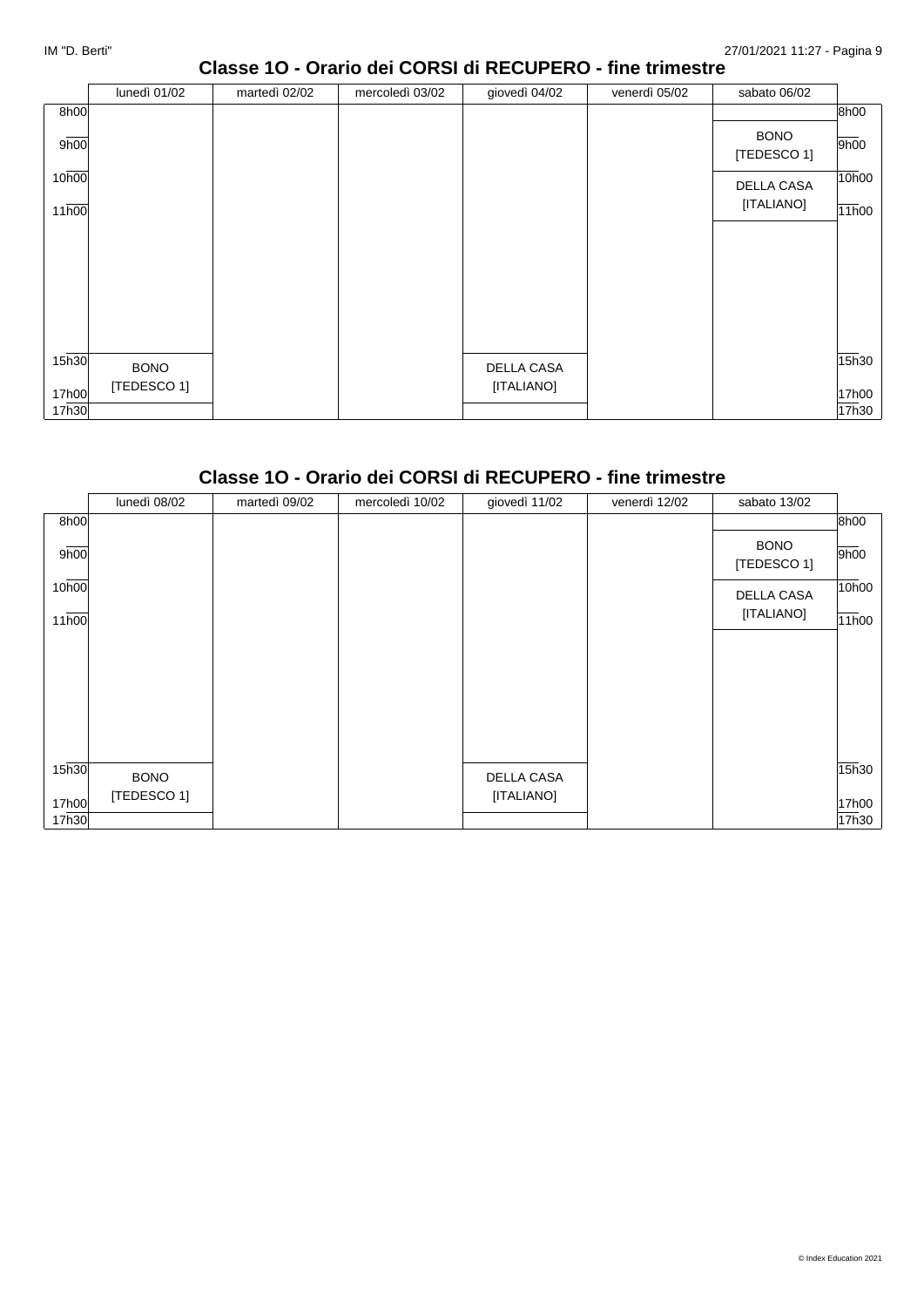### **Classe 2A - Orario dei CORSI di RECUPERO - fine trimestre**

|                   | lunedì 01/02   | martedì 02/02 | mercoledì 03/02 | giovedì 04/02 | venerdì 05/02 | sabato 06/02   |                |
|-------------------|----------------|---------------|-----------------|---------------|---------------|----------------|----------------|
| 8h00              |                |               |                 |               |               |                | 8h00           |
| 9h00              |                |               |                 |               |               |                | 9h00           |
| 10 <sub>h00</sub> |                |               |                 |               |               | <b>BARBINI</b> | 10h00          |
| 11h00             |                |               |                 |               |               | [SC.UMANE 2]   | 11h00          |
|                   |                |               |                 |               |               |                |                |
|                   |                |               |                 |               |               |                |                |
|                   |                |               |                 |               |               |                |                |
|                   |                |               |                 |               |               |                |                |
| 15 <sub>h30</sub> | <b>BARBINI</b> |               | CASAMENTO       |               | CASAMENTO     |                | $\sqrt{15h}30$ |
| 17h00             | [SC.UMANE 2]   |               | [LATINO 3]      |               | [LATINO 3]    |                | 17h00          |
| 17h30             |                |               |                 |               |               |                | 17h30          |

#### **Classe 2A - Orario dei CORSI di RECUPERO - fine trimestre**

|       | lunedì 08/02 | martedì 09/02 | mercoledì 10/02 | giovedì 11/02 | venerdì 12/02 | sabato 13/02   |       |
|-------|--------------|---------------|-----------------|---------------|---------------|----------------|-------|
| 8h00  |              |               |                 |               |               |                | 8h00  |
| 9h00  |              |               |                 |               |               |                | 9h00  |
| 10h00 |              |               |                 |               |               | <b>BARBINI</b> | 10h00 |
| 11h00 |              |               |                 |               |               | [SC.UMANE 2]   | 11h00 |
|       |              |               |                 |               |               |                |       |
|       |              |               |                 |               |               |                |       |
|       |              |               |                 |               |               |                |       |
|       |              |               |                 |               |               |                |       |
| 15h30 | BARBINI      |               | CASAMENTO       |               | CASAMENTO     |                | 15h30 |
| 17h00 | [SC.UMANE 2] |               | [LATINO 3]      |               | [LATINO 3]    |                | 17h00 |
| 17h30 |              |               |                 |               |               |                | 17h30 |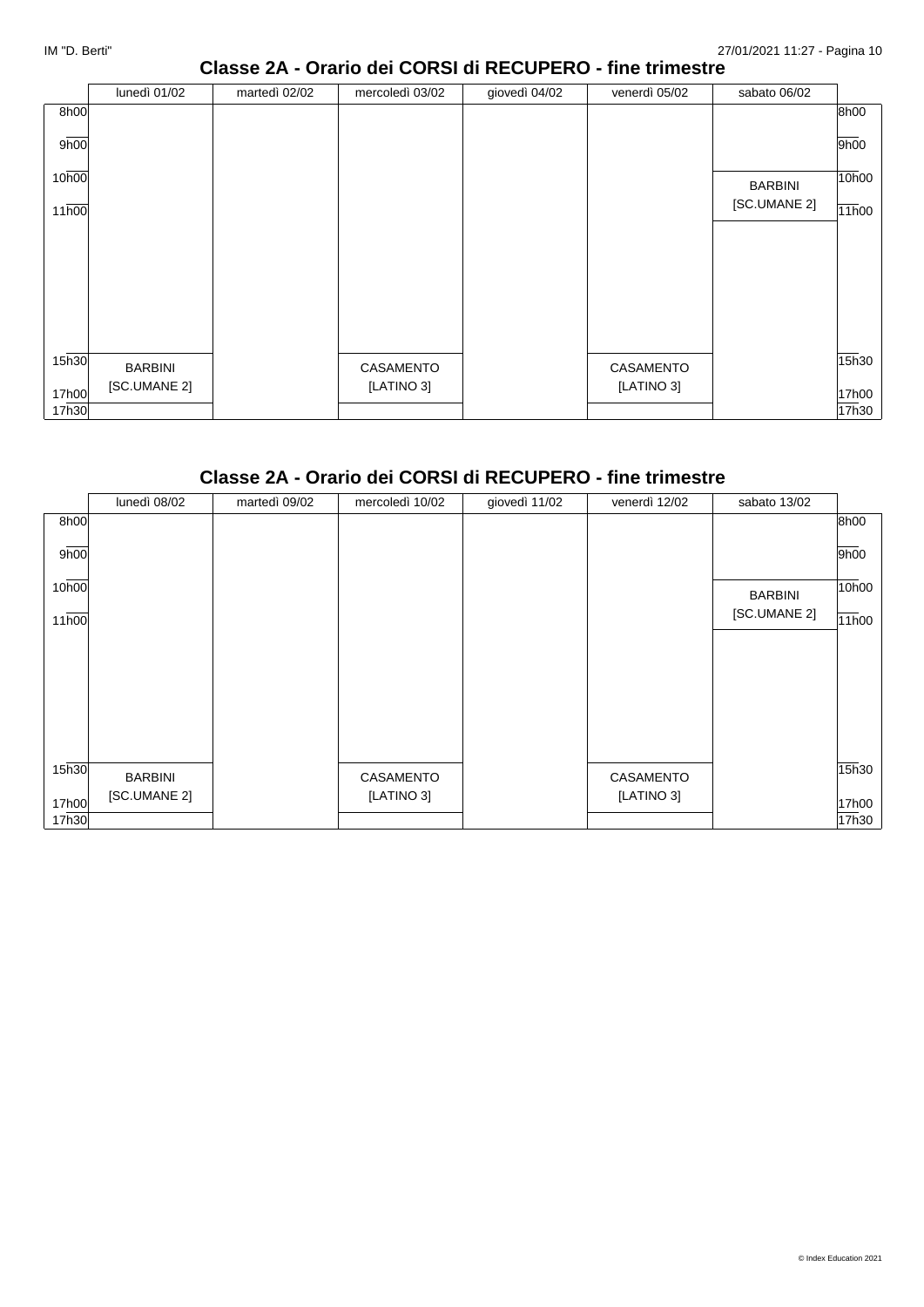#### **Classe 2B - Orario dei CORSI di RECUPERO - fine trimestre**

|                   | lunedì 01/02 | martedì 02/02 | mercoledì 03/02 | giovedì 04/02 | venerdì 05/02 | sabato 06/02               |       |
|-------------------|--------------|---------------|-----------------|---------------|---------------|----------------------------|-------|
| 8h00              |              |               |                 |               |               |                            | 8h00  |
| 9h00              |              |               |                 |               |               | <b>BONO</b><br>[TEDESCO 1] | 9h00  |
| 10h00             |              |               |                 |               |               |                            | 10h00 |
| 11h00             |              |               |                 |               |               |                            | 11h00 |
|                   |              |               |                 |               |               |                            |       |
|                   |              |               |                 |               |               |                            |       |
|                   |              |               |                 |               |               |                            |       |
|                   |              |               |                 |               |               |                            |       |
|                   |              |               |                 |               |               |                            |       |
| 15 <sub>h30</sub> | <b>BONO</b>  | MAMINI        | CASTEGNARO      | MAMINI        |               |                            | 15h30 |
| 17h00             | [TEDESCO 1]  | [FRANCESE 1]  | [INGLESE 1]     | [FRANCESE 1]  | CASTEGNARO    |                            | 17h00 |
| 17h30             |              |               |                 |               | [INGLESE 1]   |                            | 17h30 |

# **Classe 2B - Orario dei CORSI di RECUPERO - fine trimestre**

|       | lunedì 08/02 | martedì 09/02 | mercoledì 10/02 | giovedì 11/02 | venerdì 12/02 | sabato 13/02               |       |
|-------|--------------|---------------|-----------------|---------------|---------------|----------------------------|-------|
| 8h00  |              |               |                 |               |               |                            | 8h00  |
| 9h00  |              |               |                 |               |               | <b>BONO</b><br>[TEDESCO 1] | 9h00  |
| 10h00 |              |               |                 |               |               |                            | 10h00 |
| 11h00 |              |               |                 |               |               |                            | 11h00 |
|       |              |               |                 |               |               |                            |       |
|       |              |               |                 |               |               |                            |       |
|       |              |               |                 |               |               |                            |       |
| 15h30 | <b>BONO</b>  | <b>MAMINI</b> | CASTEGNARO      | <b>MAMINI</b> |               |                            | 15h30 |
| 17h00 | [TEDESCO 1]  | [FRANCESE 1]  | [INGLESE 1]     | [FRANCESE 1]  | CASTEGNARO    |                            | 17h00 |
| 17h30 |              |               |                 |               | [INGLESE 1]   |                            | 17h30 |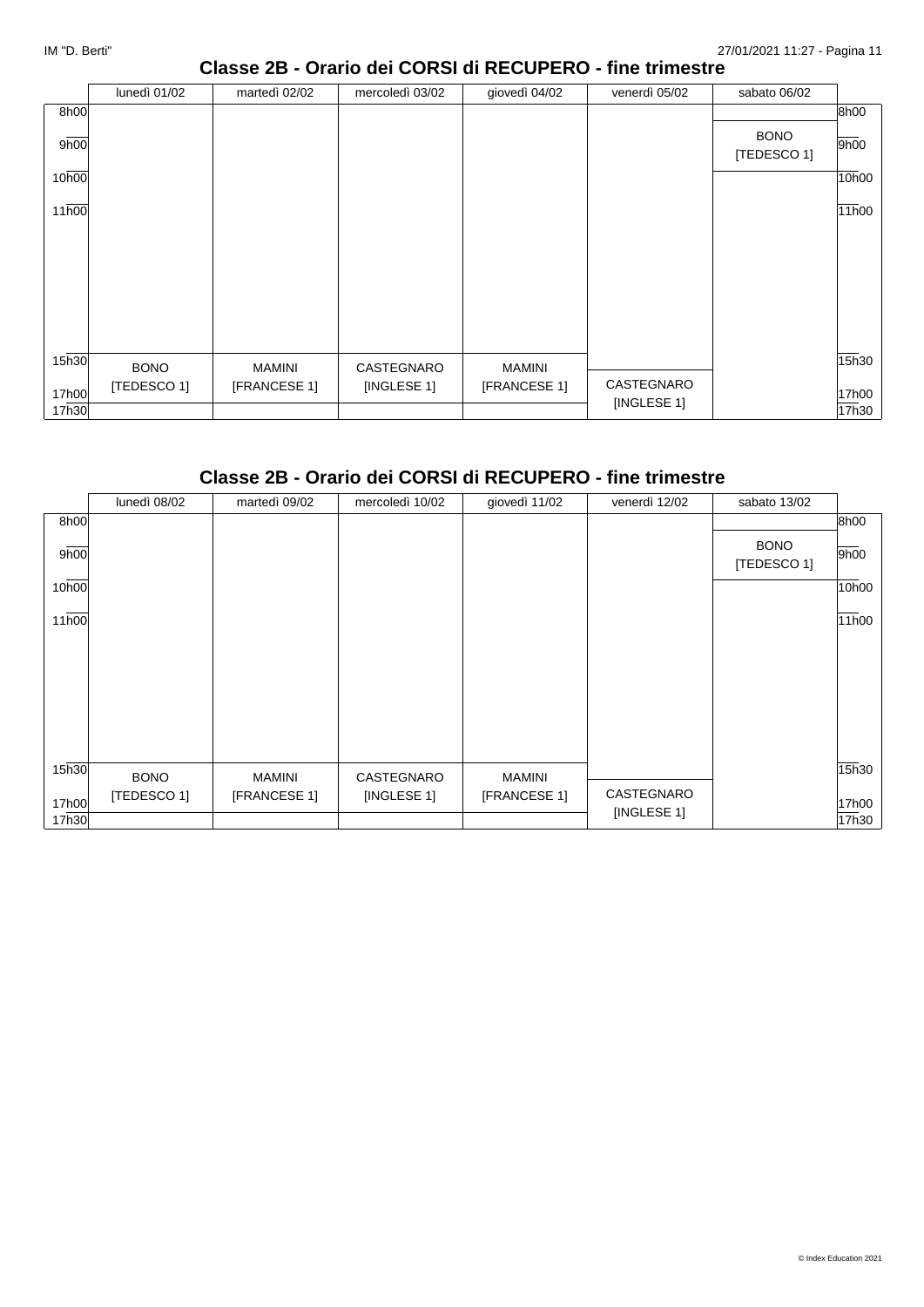### **Classe 2C - Orario dei CORSI di RECUPERO - fine trimestre**

|                   | lunedì 01/02 | martedì 02/02  | mercoledì 03/02 | giovedì 04/02  | venerdì 05/02 | sabato 06/02            |       |
|-------------------|--------------|----------------|-----------------|----------------|---------------|-------------------------|-------|
| 8h00              |              |                |                 |                |               |                         | 8h00  |
| 9h00              |              |                |                 |                |               | CASAMENTO<br>[LATINO 4] | 9h00  |
| 10h00             |              |                |                 |                |               |                         | 10h00 |
| 11h00             |              |                |                 |                |               |                         | 11h00 |
|                   |              |                |                 |                |               |                         |       |
|                   |              |                |                 |                |               |                         |       |
|                   |              |                |                 |                |               |                         |       |
|                   |              |                |                 |                |               |                         |       |
|                   |              |                |                 |                |               |                         |       |
| 15 <sub>h30</sub> | CASAMENTO    | <b>FINOTTO</b> |                 | <b>FINOTTO</b> |               |                         | 15h30 |
| 17h00             | [LATINO 4]   | [MATEMATICA 2] |                 | [MATEMATICA 2] |               |                         | 17h00 |
| 17h30             |              |                |                 |                |               |                         | 17h30 |

# **Classe 2C - Orario dei CORSI di RECUPERO - fine trimestre**

|       | lunedì 08/02 | martedì 09/02  | mercoledì 10/02 | giovedì 11/02  | venerdì 12/02 | sabato 13/02            |       |
|-------|--------------|----------------|-----------------|----------------|---------------|-------------------------|-------|
| 8h00  |              |                |                 |                |               |                         | 8h00  |
| 9h00  |              |                |                 |                |               | CASAMENTO<br>[LATINO 4] | 9h00  |
| 10h00 |              |                |                 |                |               |                         | 10h00 |
| 11h00 |              |                |                 |                |               |                         | 11h00 |
|       |              |                |                 |                |               |                         |       |
|       |              |                |                 |                |               |                         |       |
|       |              |                |                 |                |               |                         |       |
| 15h30 | CASAMENTO    | <b>FINOTTO</b> |                 | <b>FINOTTO</b> |               |                         | 15h30 |
| 17h00 | [LATINO 4]   | [MATEMATICA 2] |                 | [MATEMATICA 2] |               |                         | 17h00 |
| 17h30 |              |                |                 |                |               |                         | 17h30 |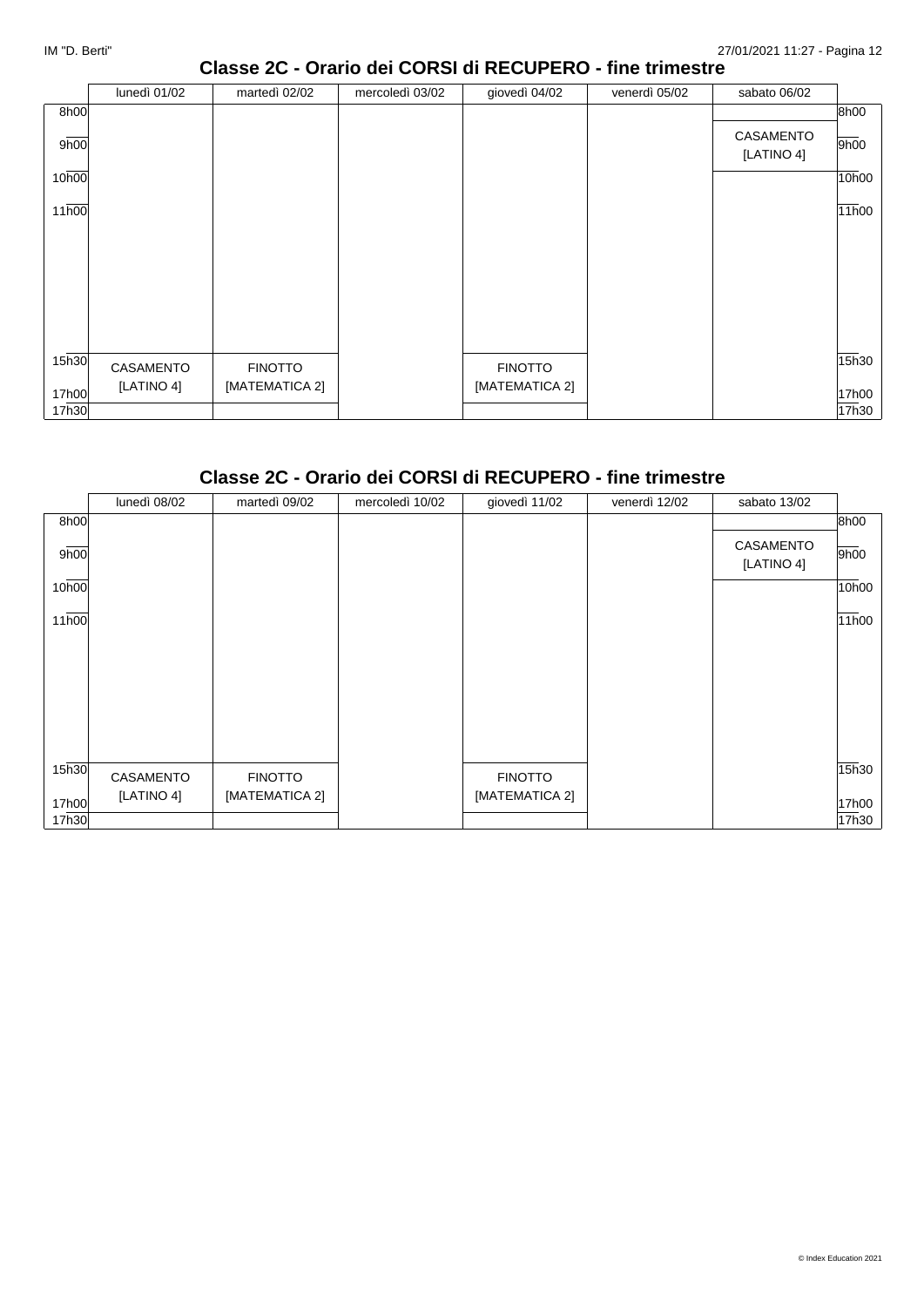## **Classe 2D - Orario dei CORSI di RECUPERO - fine trimestre**

|                   | lunedì 01/02   | martedì 02/02  | mercoledì 03/02 | giovedì 04/02  | venerdì 05/02 | sabato 06/02              |       |
|-------------------|----------------|----------------|-----------------|----------------|---------------|---------------------------|-------|
| 8h00              |                |                |                 |                |               |                           | 8h00  |
| 9h00              |                |                |                 |                |               | <b>PISA</b><br>[LATINO 5] | 9h00  |
| 10h00             |                |                |                 |                |               | <b>BARBINI</b>            | 10h00 |
| 11h00             |                |                |                 |                |               | [SC.UMANE 2]              | 11h00 |
|                   |                |                |                 |                |               |                           |       |
|                   |                |                |                 |                |               |                           |       |
|                   |                |                |                 |                |               |                           |       |
|                   |                |                |                 |                |               |                           |       |
|                   |                |                |                 |                |               |                           |       |
| 15 <sub>h30</sub> | <b>BARBINI</b> | <b>FINOTTO</b> | <b>PISA</b>     | <b>FINOTTO</b> |               |                           | 15h30 |
| 17h00             | [SC.UMANE 2]   | [MATEMATICA 2] | [LATINO 5]      | [MATEMATICA 2] |               |                           | 17h00 |
| 17h30             |                |                |                 |                |               |                           | 17h30 |

#### **Classe 2D - Orario dei CORSI di RECUPERO - fine trimestre**

|       | lunedì 08/02   | martedì 09/02  | mercoledì 10/02 | giovedì 11/02  | venerdì 12/02 | sabato 13/02              |       |
|-------|----------------|----------------|-----------------|----------------|---------------|---------------------------|-------|
| 8h00  |                |                |                 |                |               |                           | 8h00  |
| 9h00  |                |                |                 |                |               | <b>PISA</b><br>[LATINO 5] | 9h00  |
| 10h00 |                |                |                 |                |               | <b>BARBINI</b>            | 10h00 |
| 11h00 |                |                |                 |                |               | [SC.UMANE 2]              | 11h00 |
|       |                |                |                 |                |               |                           |       |
|       |                |                |                 |                |               |                           |       |
|       |                |                |                 |                |               |                           |       |
|       |                |                |                 |                |               |                           |       |
| 15h30 | <b>BARBINI</b> | <b>FINOTTO</b> | <b>PISA</b>     | <b>FINOTTO</b> |               |                           | 15h30 |
| 17h00 | [SC.UMANE 2]   | [MATEMATICA 2] | [LATINO 5]      | [MATEMATICA 2] |               |                           | 17h00 |
| 17h30 |                |                |                 |                |               |                           | 17h30 |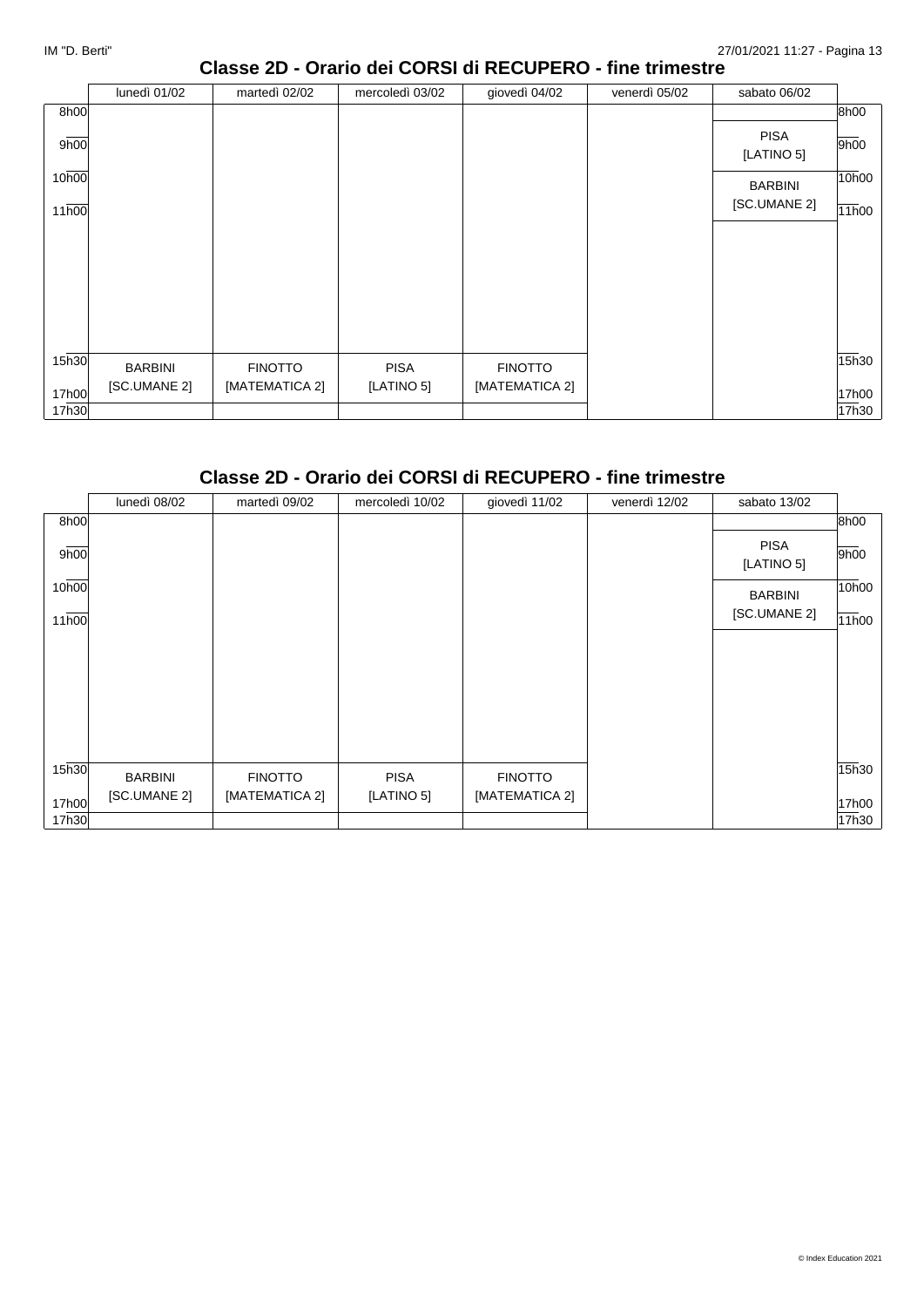## **Classe 2E - Orario dei CORSI di RECUPERO - fine trimestre**

|                   | lunedì 01/02          | martedì 02/02  | mercoledì 03/02 | giovedì 04/02  | venerdì 05/02 | sabato 06/02 |       |
|-------------------|-----------------------|----------------|-----------------|----------------|---------------|--------------|-------|
| 8h00              |                       |                |                 |                |               |              | 8h00  |
| 9h00              |                       |                |                 |                |               |              | 9h00  |
| 10h00             |                       |                |                 |                |               |              | 10h00 |
| 11h00             |                       |                |                 |                |               |              | 11h00 |
|                   |                       |                |                 |                |               |              |       |
|                   |                       |                |                 |                |               |              |       |
|                   |                       |                |                 |                |               |              |       |
|                   |                       |                |                 |                |               |              |       |
| 15 <sub>h30</sub> |                       | <b>FINOTTO</b> | CASTEGNARO      | <b>FINOTTO</b> |               |              | 15h30 |
| 17h00             | CACERES<br>[SPAGNOLO] | [MATEMATICA 2] | [INGLESE 1]     | [MATEMATICA 2] | CASTEGNARO    |              | 17h00 |
| 17h30             |                       |                |                 |                | [INGLESE 1]   |              | 17h30 |

# **Classe 2E - Orario dei CORSI di RECUPERO - fine trimestre**

|       | lunedì 08/02          | martedì 09/02  | mercoledì 10/02 | giovedì 11/02  | venerdì 12/02             | sabato 13/02 |       |
|-------|-----------------------|----------------|-----------------|----------------|---------------------------|--------------|-------|
| 8h00  |                       |                |                 |                |                           |              | 8h00  |
| 9h00  |                       |                |                 |                |                           |              | 9h00  |
| 10h00 |                       |                |                 |                |                           |              | 10h00 |
| 11h00 |                       |                |                 |                |                           |              | 11h00 |
|       |                       |                |                 |                |                           |              |       |
|       |                       |                |                 |                |                           |              |       |
|       |                       |                |                 |                |                           |              |       |
|       |                       |                |                 |                |                           |              |       |
| 15h30 |                       | <b>FINOTTO</b> | CASTEGNARO      | <b>FINOTTO</b> |                           |              | 15h30 |
| 17h00 | CACERES<br>[SPAGNOLO] | [MATEMATICA 2] | [INGLESE 1]     | [MATEMATICA 2] | CASTEGNARO<br>[INGLESE 1] |              | 17h00 |
| 17h30 |                       |                |                 |                |                           |              | 17h30 |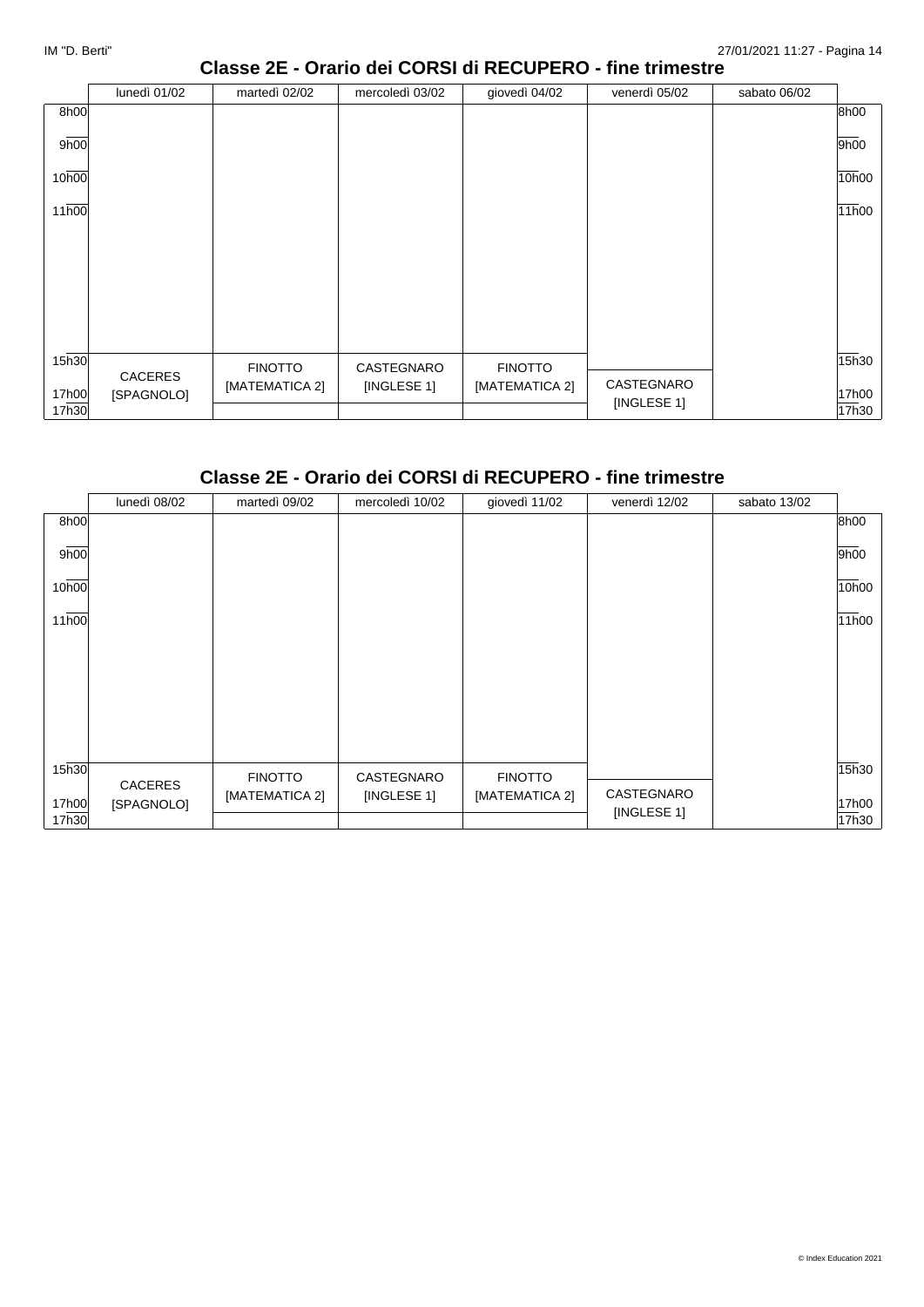#### **Classe 2F - Orario dei CORSI di RECUPERO - fine trimestre**

|                   | lunedì 01/02 | martedì 02/02 | mercoledì 03/02 | giovedì 04/02     | venerdì 05/02 | sabato 06/02      |       |
|-------------------|--------------|---------------|-----------------|-------------------|---------------|-------------------|-------|
| 8h00              |              |               |                 |                   |               |                   | 8h00  |
| 9h00              |              |               |                 |                   |               |                   | 9h00  |
| 10h00             |              |               |                 |                   |               | <b>DELLA CASA</b> | 10h00 |
| 11h00             |              |               |                 |                   |               | [ITALIANO]        | 11h00 |
|                   |              |               |                 |                   |               |                   |       |
|                   |              |               |                 |                   |               |                   |       |
|                   |              |               |                 |                   |               |                   |       |
|                   |              |               |                 |                   |               |                   |       |
|                   |              |               |                 |                   |               |                   |       |
| 15 <sub>h30</sub> |              |               |                 |                   |               |                   | 15h30 |
|                   | <b>PISA</b>  |               |                 | <b>DELLA CASA</b> | <b>PISA</b>   |                   |       |
| 17h00             | [LATINO 6]   |               |                 | [ITALIANO]        | [LATINO 6]    |                   | 17h00 |
| 17h30             |              |               |                 |                   |               |                   | 17h30 |

# **Classe 2F - Orario dei CORSI di RECUPERO - fine trimestre**

|       | lunedì 08/02 | martedì 09/02 | mercoledì 10/02 | giovedì 11/02     | venerdì 12/02 | sabato 13/02      |       |
|-------|--------------|---------------|-----------------|-------------------|---------------|-------------------|-------|
| 8h00  |              |               |                 |                   |               |                   | 8h00  |
| 9h00  |              |               |                 |                   |               |                   | 9h00  |
| 10h00 |              |               |                 |                   |               | <b>DELLA CASA</b> | 10h00 |
| 11h00 |              |               |                 |                   |               | [ITALIANO]        | 11h00 |
|       |              |               |                 |                   |               |                   |       |
|       |              |               |                 |                   |               |                   |       |
|       |              |               |                 |                   |               |                   |       |
|       |              |               |                 |                   |               |                   |       |
| 15h30 | <b>PISA</b>  |               |                 | <b>DELLA CASA</b> | <b>PISA</b>   |                   | 15h30 |
| 17h00 | [LATINO 6]   |               |                 | [ITALIANO]        | [LATINO 6]    |                   | 17h00 |
| 17h30 |              |               |                 |                   |               |                   | 17h30 |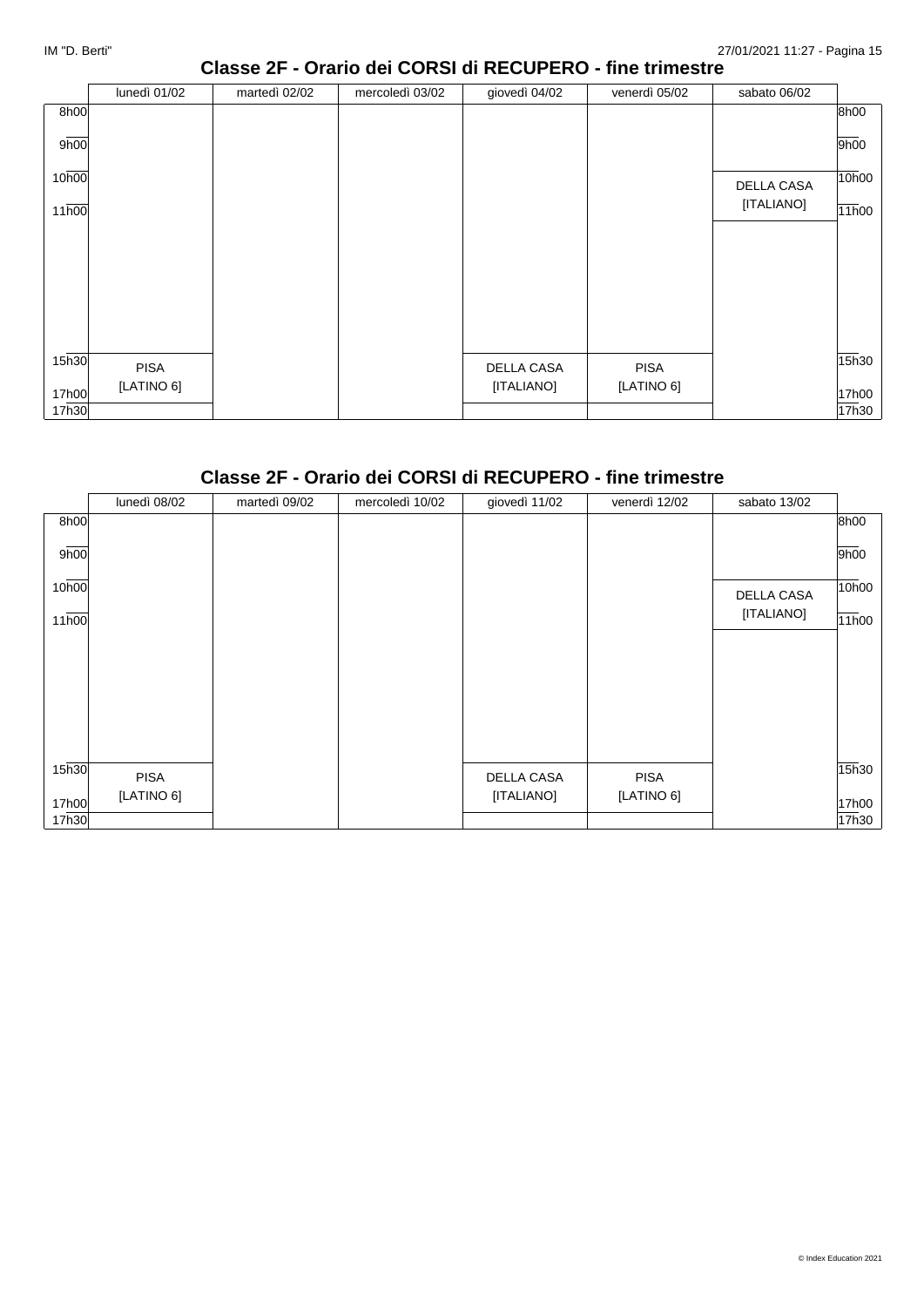## **Classe 2G - Orario dei CORSI di RECUPERO - fine trimestre**

|                   | lunedì 01/02 | martedì 02/02 | mercoledì 03/02 | giovedì 04/02 | venerdì 05/02 | sabato 06/02 |       |
|-------------------|--------------|---------------|-----------------|---------------|---------------|--------------|-------|
| 8h00              |              |               |                 |               |               |              | 8h00  |
| 9h00              |              |               |                 |               |               |              | 9h00  |
| 10h00             |              |               |                 |               |               |              | 10h00 |
| 11 <sub>h00</sub> |              |               |                 |               |               |              | 11h00 |
|                   |              |               |                 |               |               |              |       |
|                   |              |               |                 |               |               |              |       |
|                   |              |               |                 |               |               |              |       |
|                   |              |               |                 |               |               |              |       |
| 15h30             |              | <b>MAMINI</b> |                 | <b>MAMINI</b> |               |              | 15h30 |
| 17h00             |              | [FRANCESE 1]  |                 | [FRANCESE 1]  |               |              | 17h00 |
| 17h30             |              |               |                 |               |               |              | 17h30 |

#### **Classe 2G - Orario dei CORSI di RECUPERO - fine trimestre**

|                    | lunedì 08/02 | martedì 09/02 | mercoledì 10/02 | giovedì 11/02 | venerdì 12/02 | sabato 13/02 |       |
|--------------------|--------------|---------------|-----------------|---------------|---------------|--------------|-------|
| 8h00               |              |               |                 |               |               |              | 8h00  |
| 9h00               |              |               |                 |               |               |              | 9h00  |
| 10h00              |              |               |                 |               |               |              | 10h00 |
| $11\overline{h00}$ |              |               |                 |               |               |              | 11h00 |
|                    |              |               |                 |               |               |              |       |
|                    |              |               |                 |               |               |              |       |
|                    |              |               |                 |               |               |              |       |
|                    |              |               |                 |               |               |              |       |
| 15h30              |              | <b>MAMINI</b> |                 | <b>MAMINI</b> |               |              | 15h30 |
| 17h00              |              | [FRANCESE 1]  |                 | [FRANCESE 1]  |               |              | 17h00 |
| 17h30              |              |               |                 |               |               |              | 17h30 |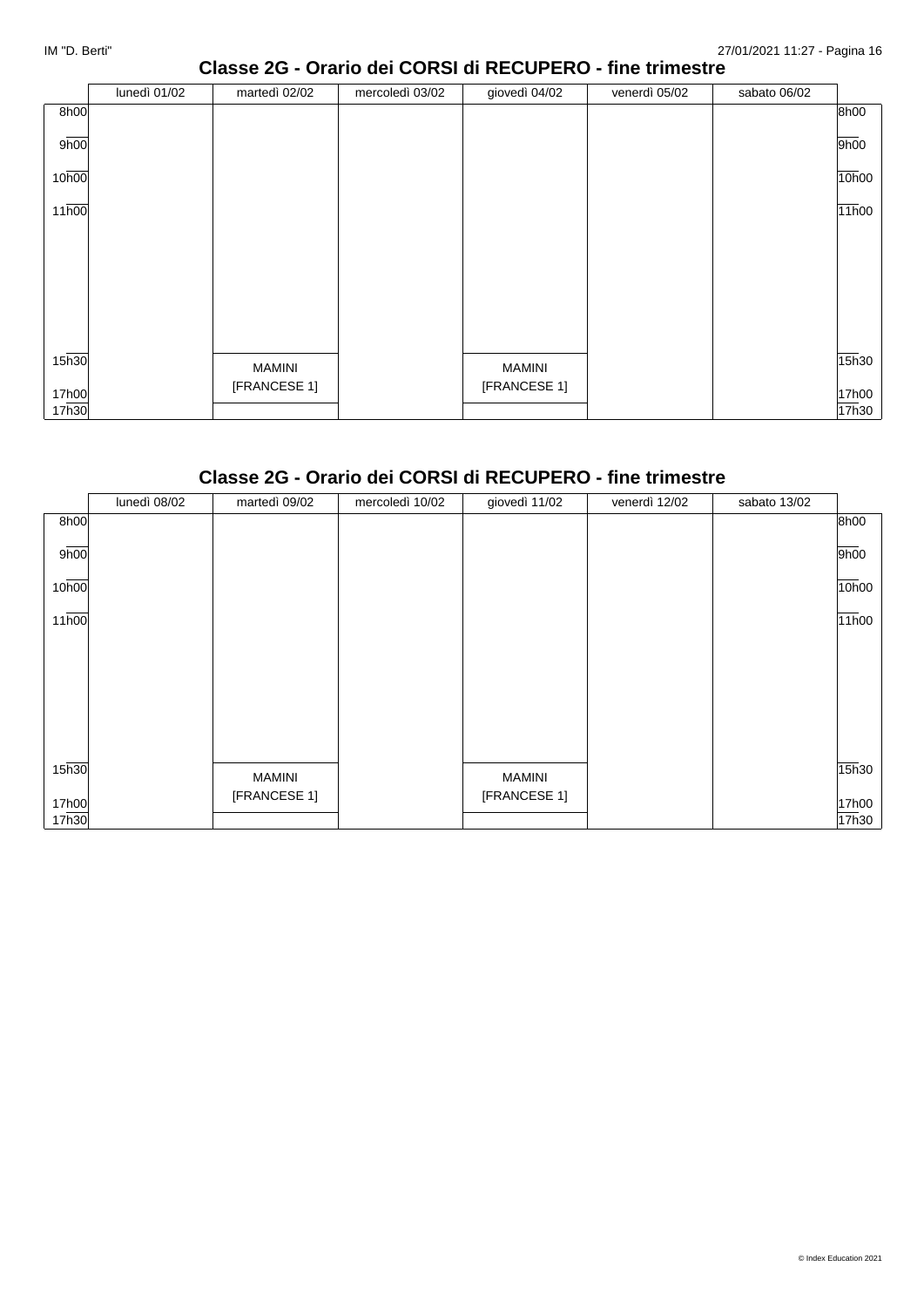## **Classe 2H - Orario dei CORSI di RECUPERO - fine trimestre**

|       | lunedì 01/02 | martedì 02/02  | mercoledì 03/02 | giovedì 04/02 | venerdì 05/02  | sabato 06/02 |       |
|-------|--------------|----------------|-----------------|---------------|----------------|--------------|-------|
| 8h00  |              |                |                 |               |                |              | 8h00  |
| 9h00  |              |                |                 |               |                |              | 9h00  |
| 10h00 |              |                |                 |               |                |              | 10h00 |
| 11h00 |              |                |                 |               |                |              | 11h00 |
|       |              |                |                 |               |                |              |       |
|       |              |                |                 |               |                |              |       |
|       |              |                |                 |               |                |              |       |
|       |              |                |                 |               |                |              |       |
| 15h30 |              |                |                 |               |                |              | 15h30 |
|       |              | PEROTTO        |                 |               | PEROTTO        |              |       |
| 17h00 |              | [MATEMATICA 3] |                 |               | [MATEMATICA 3] |              | 17h00 |
| 17h30 |              |                |                 |               |                |              | 17h30 |

#### **Classe 2H - Orario dei CORSI di RECUPERO - fine trimestre**

|       | lunedì 08/02 | martedì 09/02  | mercoledì 10/02 | giovedì 11/02 | venerdì 12/02  | sabato 13/02 |       |
|-------|--------------|----------------|-----------------|---------------|----------------|--------------|-------|
| 8h00  |              |                |                 |               |                |              | 8h00  |
| 9h00  |              |                |                 |               |                |              | 9h00  |
| 10h00 |              |                |                 |               |                |              | 10h00 |
| 11h00 |              |                |                 |               |                |              | 11h00 |
|       |              |                |                 |               |                |              |       |
|       |              |                |                 |               |                |              |       |
|       |              |                |                 |               |                |              |       |
|       |              |                |                 |               |                |              |       |
| 15h30 |              | PEROTTO        |                 |               | PEROTTO        |              | 15h30 |
| 17h00 |              | [MATEMATICA 3] |                 |               | [MATEMATICA 3] |              | 17h00 |
| 17h30 |              |                |                 |               |                |              | 17h30 |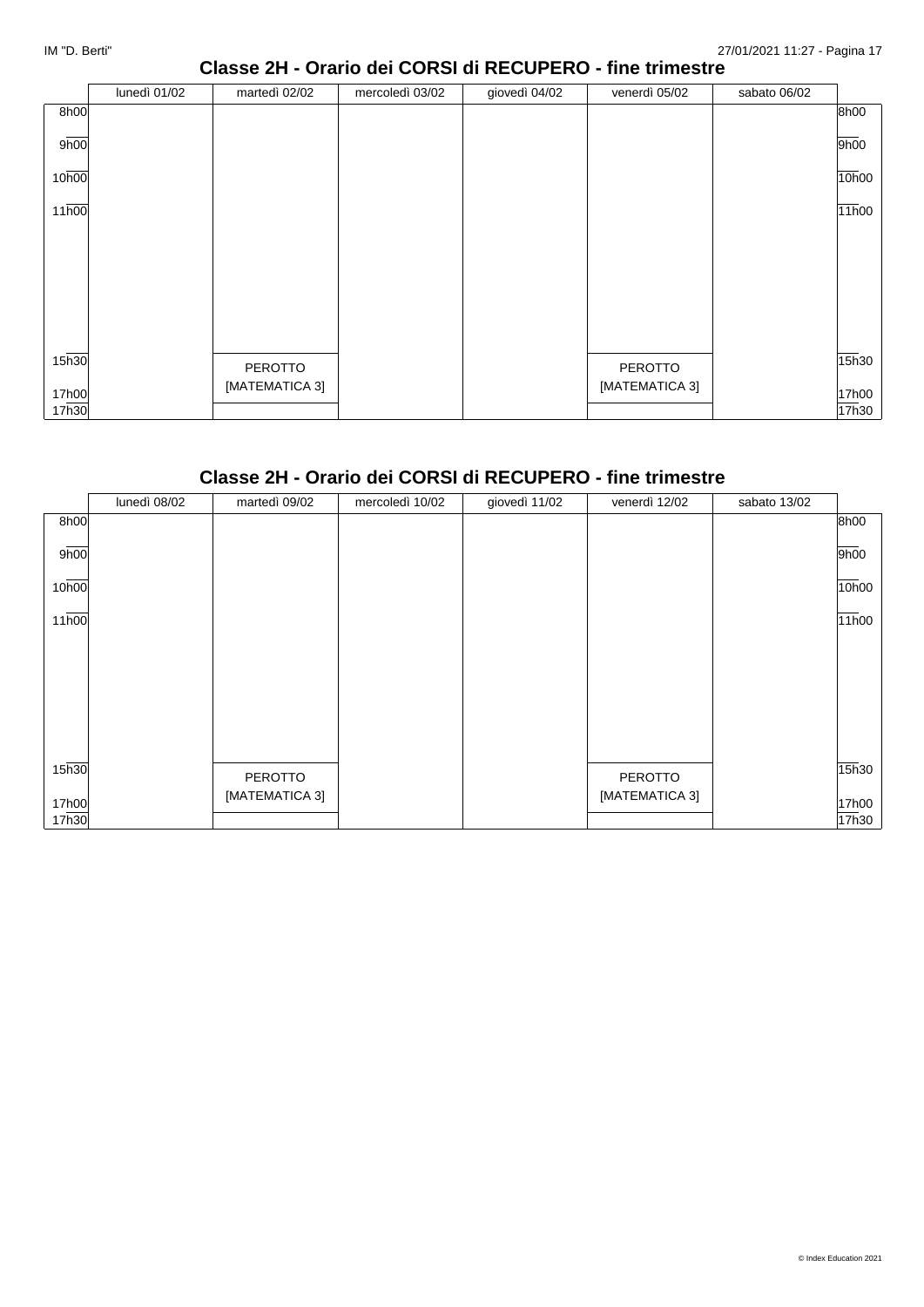## **Classe 2I - Orario dei CORSI di RECUPERO - fine trimestre**

|       | lunedì 01/02 | martedì 02/02  | mercoledì 03/02 | giovedì 04/02  | venerdì 05/02  | sabato 06/02 |       |
|-------|--------------|----------------|-----------------|----------------|----------------|--------------|-------|
| 8h00  |              |                |                 |                |                |              | 8h00  |
| 9h00  |              |                |                 |                |                |              | 9h00  |
| 10h00 |              |                |                 |                |                |              | 10h00 |
| 11h00 |              |                |                 |                |                |              | 11h00 |
|       |              |                |                 |                |                |              |       |
|       |              |                |                 |                |                |              |       |
|       |              |                |                 |                |                |              |       |
|       |              |                |                 |                |                |              |       |
| 15h30 |              | PEROTTO        | VILLATA         | <b>VILLATA</b> | PEROTTO        |              | 15h30 |
| 17h00 |              | [MATEMATICA 3] | [DIRITTO]       | [DIRITTO]      | [MATEMATICA 3] |              | 17h00 |
| 17h30 |              |                |                 |                |                |              | 17h30 |

#### **Classe 2I - Orario dei CORSI di RECUPERO - fine trimestre**

|                    | lunedì 08/02 | martedì 09/02  | mercoledì 10/02 | giovedì 11/02  | venerdì 12/02  | sabato 13/02 |       |
|--------------------|--------------|----------------|-----------------|----------------|----------------|--------------|-------|
| 8h00               |              |                |                 |                |                |              | 8h00  |
| 9h00               |              |                |                 |                |                |              | 9h00  |
| 10h00              |              |                |                 |                |                |              | 10h00 |
| $11\overline{h00}$ |              |                |                 |                |                |              | 11h00 |
|                    |              |                |                 |                |                |              |       |
|                    |              |                |                 |                |                |              |       |
|                    |              |                |                 |                |                |              |       |
|                    |              |                |                 |                |                |              |       |
| 15h30              |              | <b>PEROTTO</b> | VILLATA         | <b>VILLATA</b> | PEROTTO        |              | 15h30 |
| 17h00              |              | [MATEMATICA 3] | [DIRITTO]       | [DIRITTO]      | [MATEMATICA 3] |              | 17h00 |
| 17h30              |              |                |                 |                |                |              | 17h30 |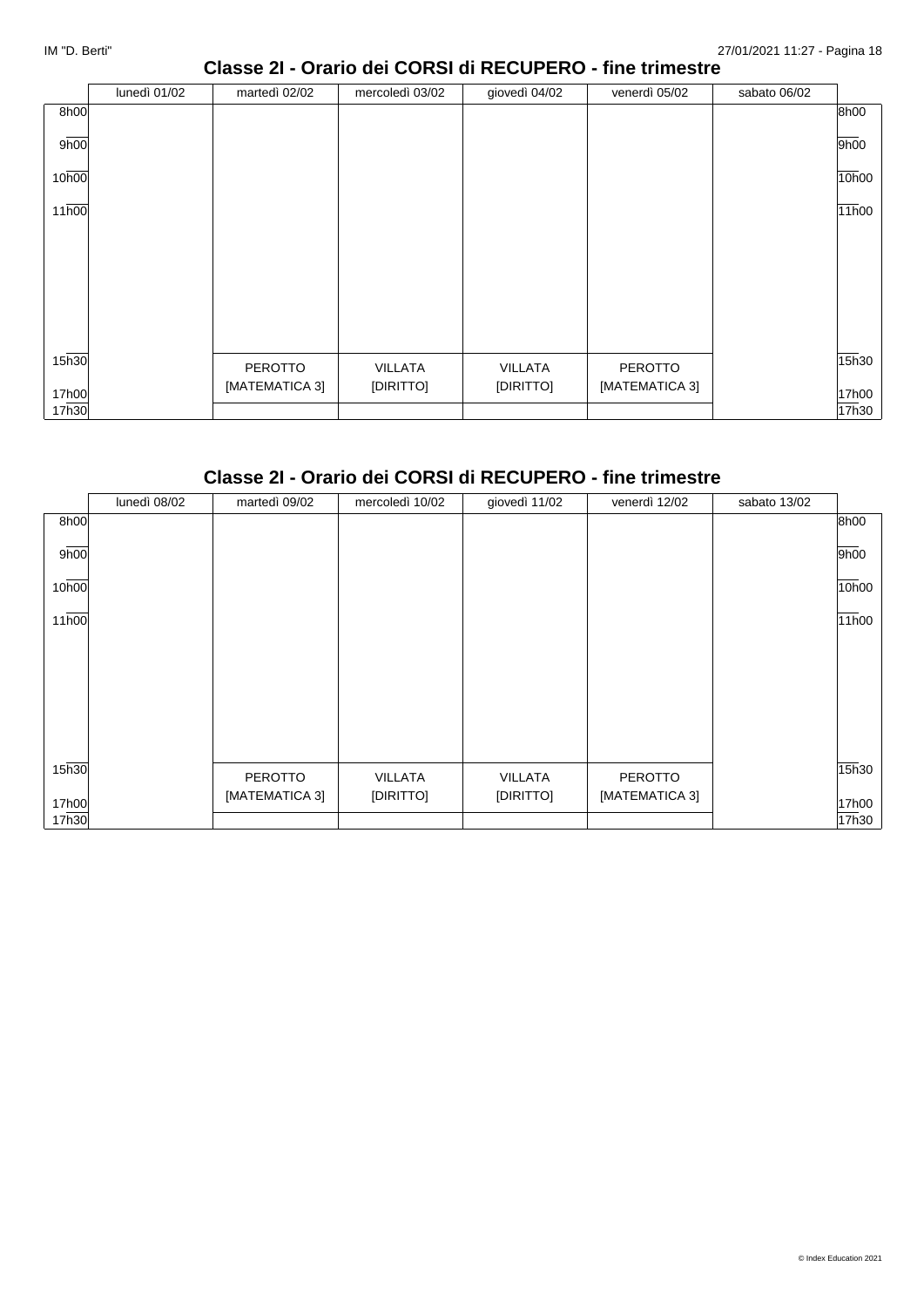## **Classe 2L - Orario dei CORSI di RECUPERO - fine trimestre**

|                   | lunedì 01/02   | martedì 02/02  | mercoledì 03/02 | giovedì 04/02  | venerdì 05/02  | sabato 06/02   |       |
|-------------------|----------------|----------------|-----------------|----------------|----------------|----------------|-------|
| 8h00              |                |                |                 |                |                |                | 8h00  |
| 9h00              |                |                |                 |                |                |                | 9h00  |
| 10h00             |                |                |                 |                |                | <b>BARBINI</b> | 10h00 |
| 11 <sub>h00</sub> |                |                |                 |                |                | [SC.UMANE 2]   | 11h00 |
|                   |                |                |                 |                |                |                |       |
|                   |                |                |                 |                |                |                |       |
|                   |                |                |                 |                |                |                |       |
|                   |                |                |                 |                |                |                |       |
|                   |                |                |                 |                |                |                |       |
|                   |                |                |                 |                |                |                |       |
| 15 <sub>h30</sub> | <b>BARBINI</b> | <b>PEROTTO</b> | VILLATA         | <b>VILLATA</b> | <b>PEROTTO</b> |                | 15h30 |
|                   | [SC.UMANE 2]   | [MATEMATICA 3] | [DIRITTO]       | [DIRITTO]      | [MATEMATICA 3] |                |       |
| 17h00             |                |                |                 |                |                |                | 17h00 |
| 17h30             |                |                |                 |                |                |                | 17h30 |

# **Classe 2L - Orario dei CORSI di RECUPERO - fine trimestre**

|       | lunedì 08/02   | martedì 09/02  | mercoledì 10/02 | giovedì 11/02  | venerdì 12/02  | sabato 13/02   |       |
|-------|----------------|----------------|-----------------|----------------|----------------|----------------|-------|
| 8h00  |                |                |                 |                |                |                | 8h00  |
| 9h00  |                |                |                 |                |                |                | 9h00  |
| 10h00 |                |                |                 |                |                | <b>BARBINI</b> | 10h00 |
| 11h00 |                |                |                 |                |                | [SC.UMANE 2]   | 11h00 |
|       |                |                |                 |                |                |                |       |
|       |                |                |                 |                |                |                |       |
|       |                |                |                 |                |                |                |       |
|       |                |                |                 |                |                |                |       |
| 15h30 | <b>BARBINI</b> | <b>PEROTTO</b> | VILLATA         | <b>VILLATA</b> | PEROTTO        |                | 15h30 |
| 17h00 | [SC.UMANE 2]   | [MATEMATICA 3] | [DIRITTO]       | [DIRITTO]      | [MATEMATICA 3] |                | 17h00 |
| 17h30 |                |                |                 |                |                |                | 17h30 |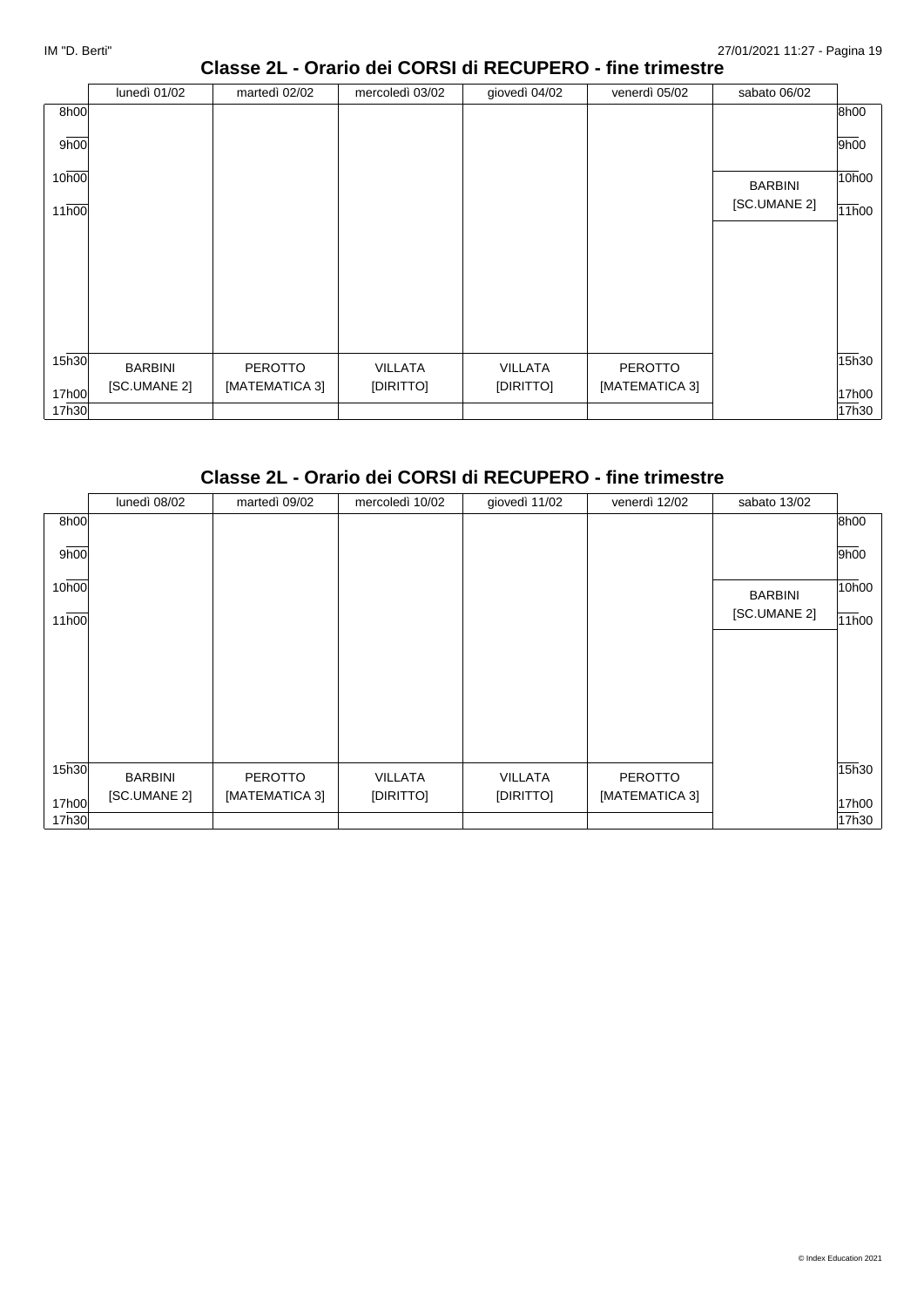#### **Classe 2O - Orario dei CORSI di RECUPERO - fine trimestre**

|       | lunedì 01/02                      | martedì 02/02 | mercoledì 03/02 | giovedì 04/02  | venerdì 05/02 | sabato 06/02 |       |
|-------|-----------------------------------|---------------|-----------------|----------------|---------------|--------------|-------|
| 8h00  |                                   |               |                 |                |               |              | 8h00  |
| 9h00  |                                   |               |                 |                |               |              | 9h00  |
| 10h00 |                                   |               |                 |                |               |              | 10h00 |
| 11h00 |                                   |               |                 |                |               |              | 11h00 |
|       |                                   |               |                 |                |               |              |       |
|       |                                   |               |                 |                |               |              |       |
|       |                                   |               |                 |                |               |              |       |
|       |                                   |               |                 |                |               |              |       |
|       | $15\overline{h30}$ ROLANDO COENDO |               |                 | ROLANDO COENDO |               |              | 15h30 |
| 17h00 | [TEDESCO 2]                       |               |                 | [TEDESCO 2]    |               |              | 17h00 |
| 17h30 |                                   |               |                 |                |               |              | 17h30 |

# **Classe 2O - Orario dei CORSI di RECUPERO - fine trimestre**

|       | lunedì 08/02                      | martedì 09/02 | mercoledì 10/02 | giovedì 11/02  | venerdì 12/02 | sabato 13/02 |       |
|-------|-----------------------------------|---------------|-----------------|----------------|---------------|--------------|-------|
| 8h00  |                                   |               |                 |                |               |              | 8h00  |
| 9h00  |                                   |               |                 |                |               |              | 9h00  |
| 10h00 |                                   |               |                 |                |               |              | 10h00 |
| 11h00 |                                   |               |                 |                |               |              | 11h00 |
|       |                                   |               |                 |                |               |              |       |
|       |                                   |               |                 |                |               |              |       |
|       |                                   |               |                 |                |               |              |       |
|       |                                   |               |                 |                |               |              |       |
|       | $15\overline{h30}$ ROLANDO COENDO |               |                 | ROLANDO COENDO |               |              | 15h30 |
| 17h00 | [TEDESCO 2]                       |               |                 | [TEDESCO 2]    |               |              | 17h00 |
| 17h30 |                                   |               |                 |                |               |              | 17h30 |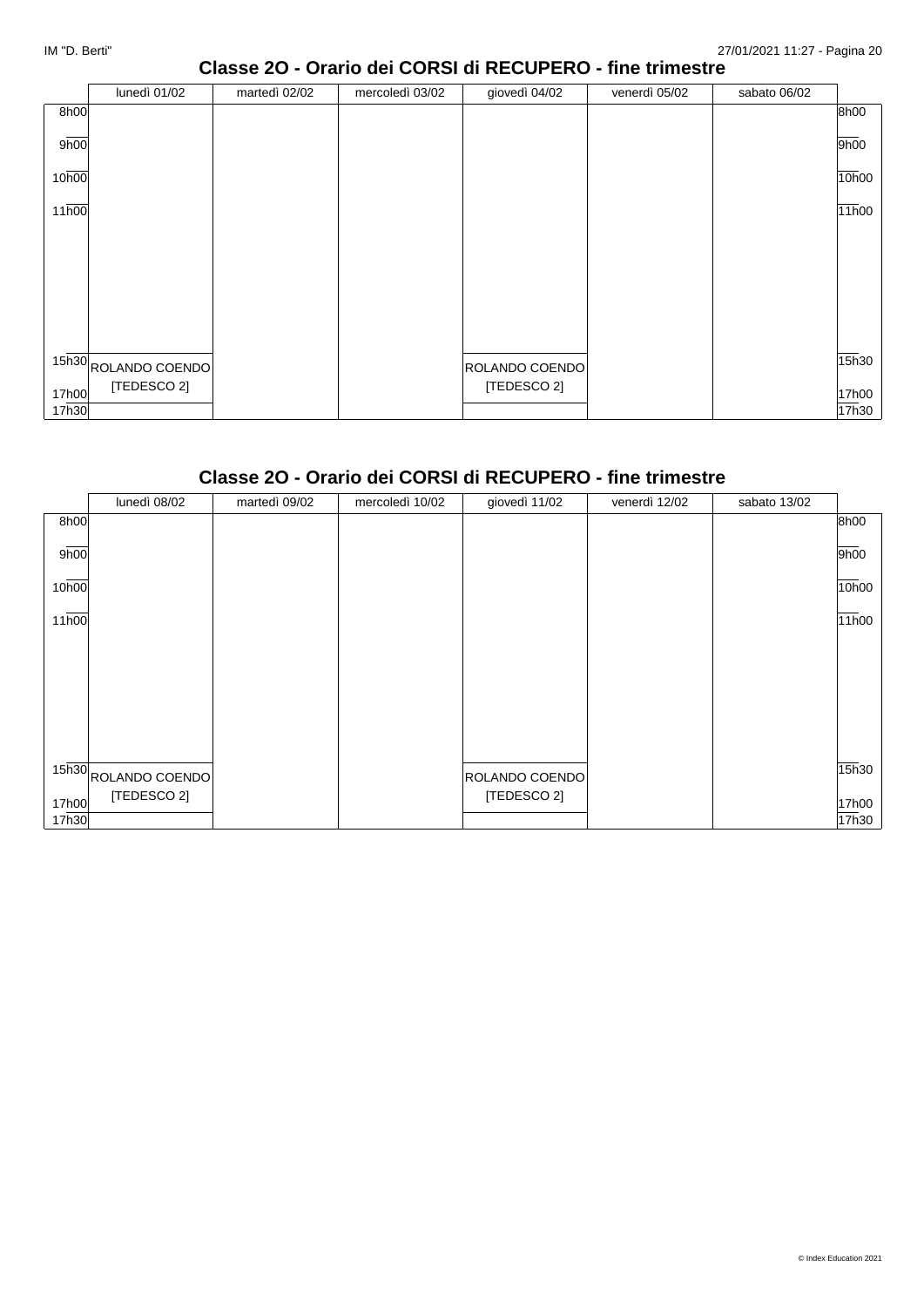## **Classe 3D - Orario dei CORSI di RECUPERO - fine trimestre**

|                   | lunedì 01/02   | martedì 02/02 | mercoledì 03/02 | giovedì 04/02 | venerdì 05/02 | sabato 06/02                    |       |
|-------------------|----------------|---------------|-----------------|---------------|---------------|---------------------------------|-------|
| 8h00              |                |               |                 |               |               |                                 | 8h00  |
| 9h00              |                |               |                 |               |               | <b>GENERO</b><br>[MATEMATICA 4] | 9h00  |
| 10h00             |                |               |                 |               |               | <b>BARBINI</b>                  | 10h00 |
| 11 <sub>h00</sub> |                |               |                 |               |               | [SC.UMANE 2]                    | 11h00 |
|                   |                |               |                 |               |               |                                 |       |
|                   |                |               |                 |               |               |                                 |       |
|                   |                |               |                 |               |               |                                 |       |
|                   |                |               |                 |               |               |                                 |       |
|                   |                |               |                 |               |               |                                 |       |
| 15 <sub>h30</sub> | <b>BARBINI</b> |               | GENERO          |               |               |                                 | 15h30 |
| 17h00             | [SC.UMANE 2]   |               | [MATEMATICA 4]  |               |               |                                 | 17h00 |
| 17h30             |                |               |                 |               |               |                                 | 17h30 |

#### **Classe 3D - Orario dei CORSI di RECUPERO - fine trimestre**

|       | lunedì 08/02   | martedì 09/02 | mercoledì 10/02 | giovedì 11/02 | venerdì 12/02 | sabato 13/02                    |       |
|-------|----------------|---------------|-----------------|---------------|---------------|---------------------------------|-------|
| 8h00  |                |               |                 |               |               |                                 | 8h00  |
| 9h00  |                |               |                 |               |               | <b>GENERO</b><br>[MATEMATICA 4] | 9h00  |
| 10h00 |                |               |                 |               |               | <b>BARBINI</b>                  | 10h00 |
| 11h00 |                |               |                 |               |               | [SC.UMANE 2]                    | 11h00 |
|       |                |               |                 |               |               |                                 |       |
|       |                |               |                 |               |               |                                 |       |
|       |                |               |                 |               |               |                                 |       |
|       |                |               |                 |               |               |                                 |       |
| 15h30 | <b>BARBINI</b> |               | GENERO          |               |               |                                 | 15h30 |
| 17h00 | [SC.UMANE 2]   |               | [MATEMATICA 4]  |               |               |                                 | 17h00 |
| 17h30 |                |               |                 |               |               |                                 | 17h30 |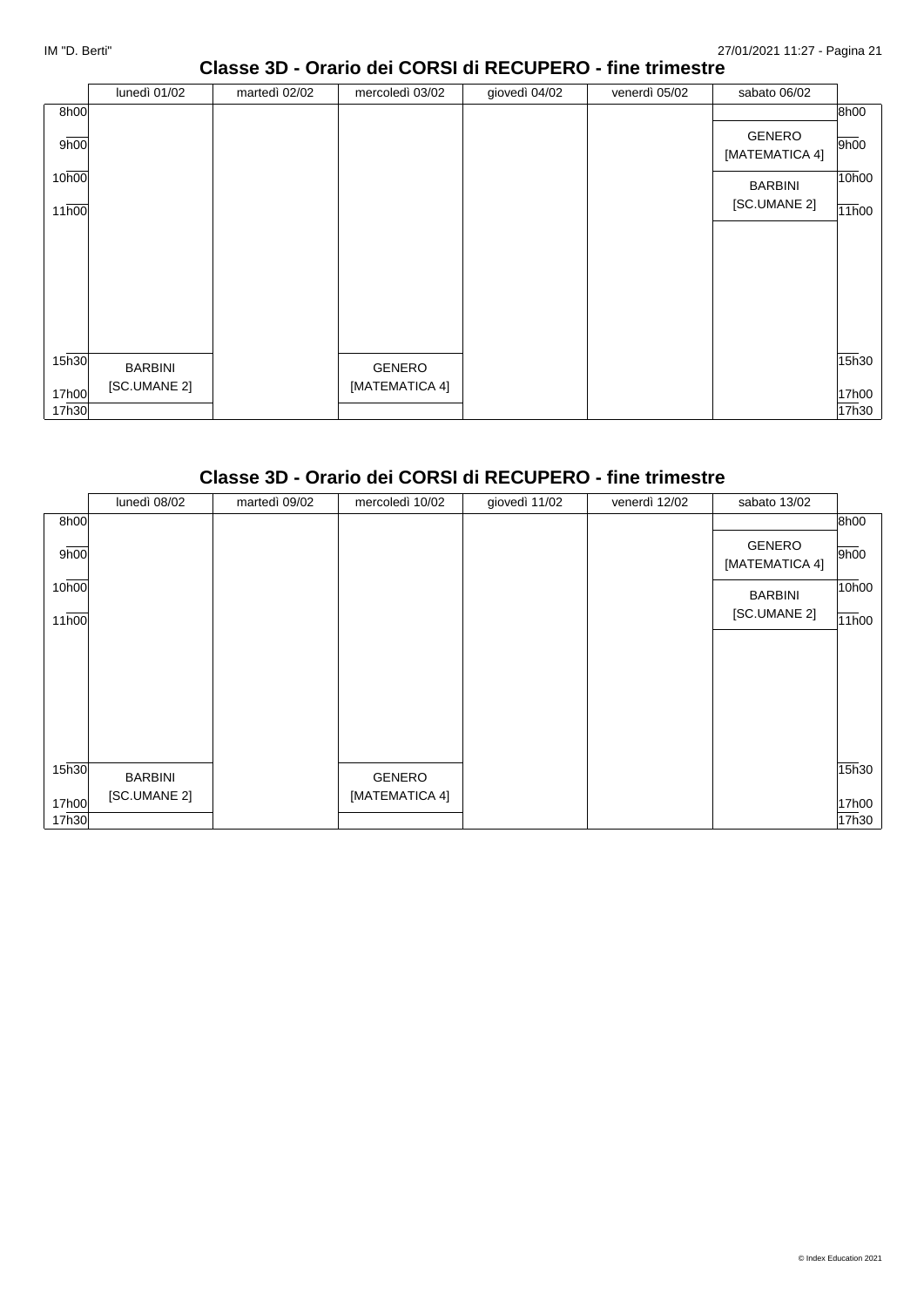## **Classe 3E - Orario dei CORSI di RECUPERO - fine trimestre**

|                   | lunedì 01/02                                       | martedì 02/02 | mercoledì 03/02 | giovedì 04/02  | venerdì 05/02 | sabato 06/02 |       |
|-------------------|----------------------------------------------------|---------------|-----------------|----------------|---------------|--------------|-------|
| 8h00              |                                                    |               |                 |                |               |              | 8h00  |
| 9h00              |                                                    |               |                 |                |               |              | 9h00  |
| 10h00             |                                                    |               |                 |                |               |              | 10h00 |
| 11h00             |                                                    |               |                 |                |               |              | 11h00 |
|                   |                                                    |               |                 |                |               |              |       |
|                   |                                                    |               |                 |                |               |              |       |
|                   |                                                    |               |                 |                |               |              |       |
|                   |                                                    |               |                 |                |               |              |       |
| 15 <sub>h30</sub> |                                                    |               |                 | PEROTTO        |               |              | 15h30 |
| 17h00             | PEROTTO<br>CACERES<br>[MATEMATICA 5]<br>[SPAGNOLO] |               |                 | [MATEMATICA 5] |               |              | 17h00 |
| 17h30             |                                                    |               |                 |                |               |              | 17h30 |

# **Classe 3E - Orario dei CORSI di RECUPERO - fine trimestre**

|                   | lunedì 08/02                            | martedì 09/02 | mercoledì 10/02 | giovedì 11/02  | venerdì 12/02 | sabato 13/02 |       |
|-------------------|-----------------------------------------|---------------|-----------------|----------------|---------------|--------------|-------|
| 8h00              |                                         |               |                 |                |               |              | 8h00  |
| 9h00              |                                         |               |                 |                |               |              | 9h00  |
| 10h00             |                                         |               |                 |                |               |              | 10h00 |
| 11h00             |                                         |               |                 |                |               |              | 11h00 |
|                   |                                         |               |                 |                |               |              |       |
|                   |                                         |               |                 |                |               |              |       |
|                   |                                         |               |                 |                |               |              |       |
|                   |                                         |               |                 |                |               |              |       |
| 15 <sub>h30</sub> | PEROTTO                                 |               |                 | PEROTTO        |               |              | 15h30 |
| 17h00             | CACERES<br>[MATEMATICA 5]<br>[SPAGNOLO] |               |                 | [MATEMATICA 5] |               |              | 17h00 |
| 17h30             |                                         |               |                 |                |               |              | 17h30 |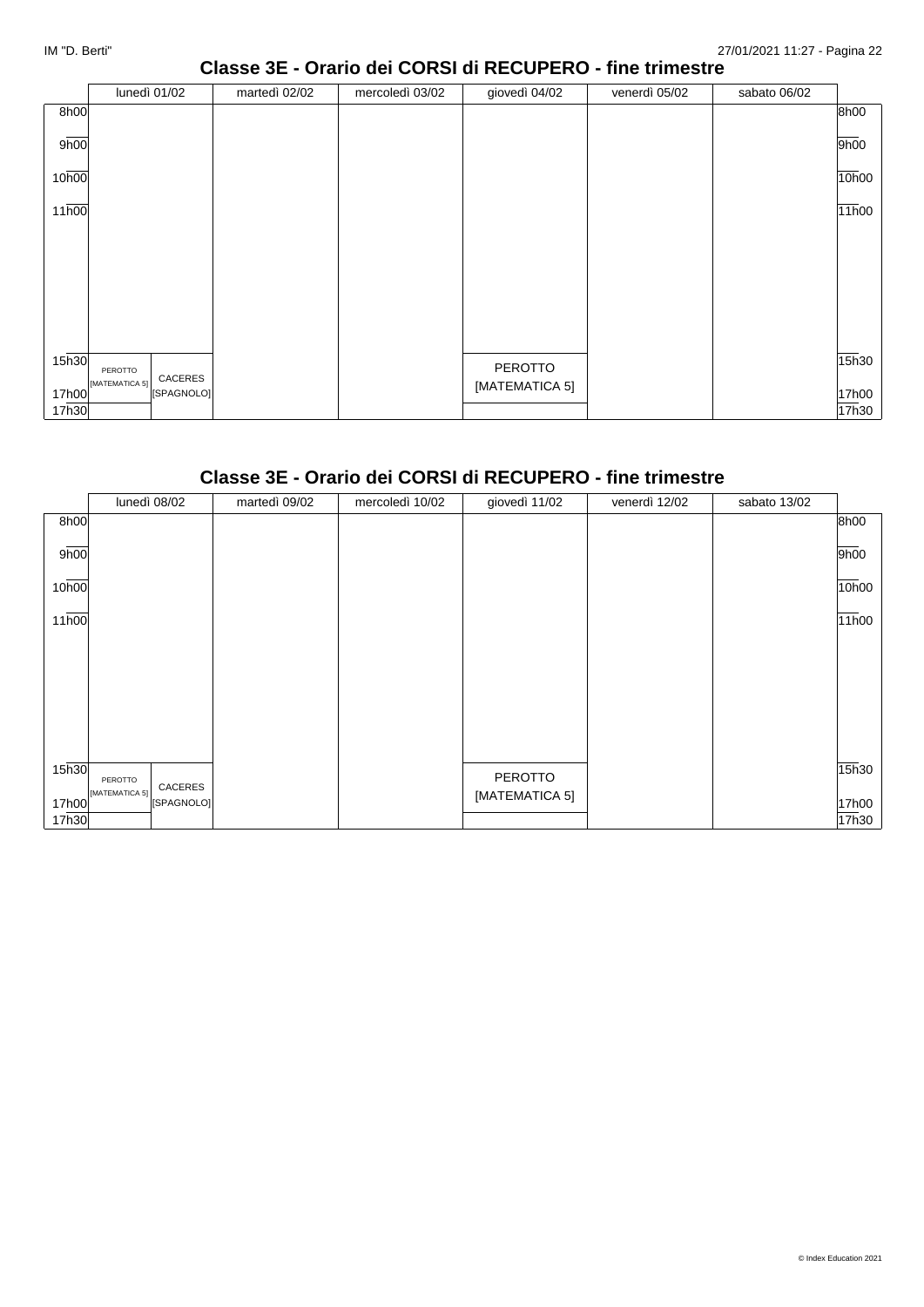#### **Classe 3F - Orario dei CORSI di RECUPERO - fine trimestre**

|                   | lunedì 01/02   | martedì 02/02 | mercoledì 03/02 | giovedì 04/02  | venerdì 05/02 | sabato 06/02 |       |
|-------------------|----------------|---------------|-----------------|----------------|---------------|--------------|-------|
| 8h00              |                |               |                 |                |               |              | 8h00  |
| 9 <sub>h00</sub>  |                |               |                 |                |               |              | 9h00  |
| 10 <sub>h00</sub> |                |               |                 |                |               |              | 10h00 |
| 11h00             |                |               |                 |                |               |              | 11h00 |
|                   |                |               |                 |                |               |              |       |
|                   |                |               |                 |                |               |              |       |
|                   |                |               |                 |                |               |              |       |
|                   |                |               |                 |                |               |              |       |
| 15 <sub>h30</sub> | PEROTTO        |               |                 | PEROTTO        |               |              | 15h30 |
| 17h00             | [MATEMATICA 5] |               |                 | [MATEMATICA 5] |               |              | 17h00 |
| 17h30             |                |               |                 |                |               |              | 17h30 |

## **Classe 3F - Orario dei CORSI di RECUPERO - fine trimestre**

|       | lunedì 08/02   | martedì 09/02 | mercoledì 10/02 | giovedì 11/02  | venerdì 12/02 | sabato 13/02 |       |
|-------|----------------|---------------|-----------------|----------------|---------------|--------------|-------|
| 8h00  |                |               |                 |                |               |              | 8h00  |
| 9h00  |                |               |                 |                |               |              | 9h00  |
| 10h00 |                |               |                 |                |               |              | 10h00 |
| 11h00 |                |               |                 |                |               |              | 11h00 |
|       |                |               |                 |                |               |              |       |
|       |                |               |                 |                |               |              |       |
|       |                |               |                 |                |               |              |       |
|       |                |               |                 |                |               |              |       |
| 15h30 | PEROTTO        |               |                 | PEROTTO        |               |              | 15h30 |
| 17h00 | [MATEMATICA 5] |               |                 | [MATEMATICA 5] |               |              | 17h00 |
| 17h30 |                |               |                 |                |               |              | 17h30 |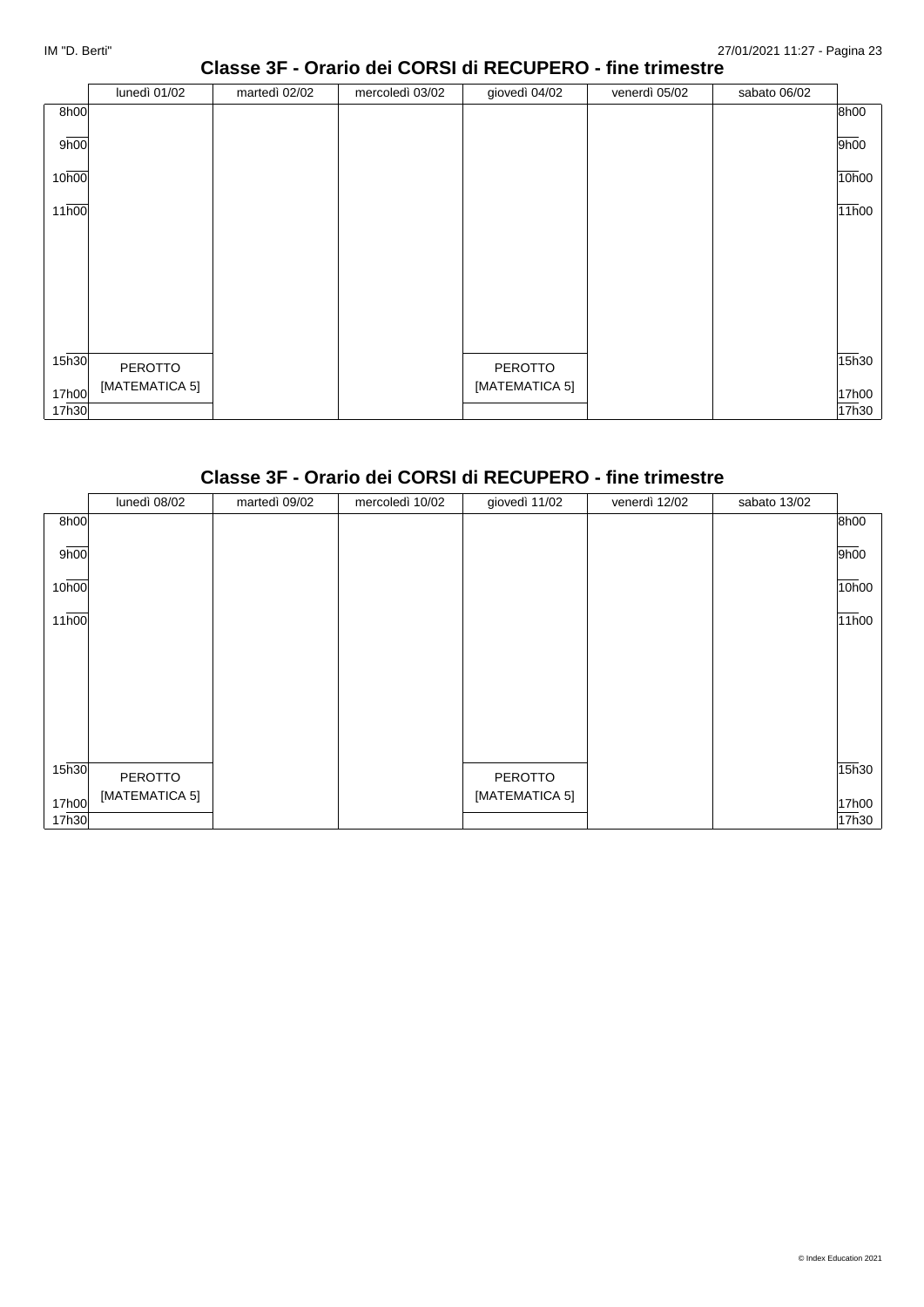#### **Classe 3G - Orario dei CORSI di RECUPERO - fine trimestre**

|                   | lunedì 01/02 | martedì 02/02 | mercoledì 03/02 | giovedì 04/02 | venerdì 05/02 | sabato 06/02     |       |
|-------------------|--------------|---------------|-----------------|---------------|---------------|------------------|-------|
| 8h00              |              |               |                 |               |               |                  | 8h00  |
| 9h00              |              |               |                 |               |               | <b>MONTANERA</b> | 9h00  |
|                   |              |               |                 |               |               | [FRANCESE 2]     |       |
| 10 <sub>h00</sub> |              |               |                 |               |               |                  | 10h00 |
| 11h00             |              |               |                 |               |               | <b>MONTANERA</b> | 11h00 |
|                   |              |               |                 |               |               | [INGLESE 2]      |       |
|                   |              |               |                 |               |               |                  |       |
|                   |              |               |                 |               |               |                  |       |
|                   |              |               |                 |               |               |                  |       |
|                   |              |               |                 |               |               |                  |       |
|                   |              |               |                 |               |               |                  |       |
| 15 <sub>h30</sub> |              |               |                 |               |               |                  | 15h30 |
| 17h00             |              |               |                 |               |               |                  | 17h00 |
| 17h30             |              |               |                 |               |               |                  | 17h30 |

#### **Classe 3G - Orario dei CORSI di RECUPERO - fine trimestre**

|       | lunedì 08/02 | martedì 09/02 | mercoledì 10/02 | giovedì 11/02 | venerdì 12/02 | sabato 13/02     |       |
|-------|--------------|---------------|-----------------|---------------|---------------|------------------|-------|
| 8h00  |              |               |                 |               |               |                  | 8h00  |
| 9h00  |              |               |                 |               |               | <b>MONTANERA</b> | 9h00  |
| 10h00 |              |               |                 |               |               | [FRANCESE 2]     | 10h00 |
| 11h00 |              |               |                 |               |               | <b>MONTANERA</b> | 11h00 |
|       |              |               |                 |               |               | [INGLESE 2]      |       |
|       |              |               |                 |               |               |                  |       |
|       |              |               |                 |               |               |                  |       |
|       |              |               |                 |               |               |                  |       |
| 15h30 |              |               |                 |               |               |                  | 15h30 |
| 17h00 |              |               |                 |               |               |                  | 17h00 |
| 17h30 |              |               |                 |               |               |                  | 17h30 |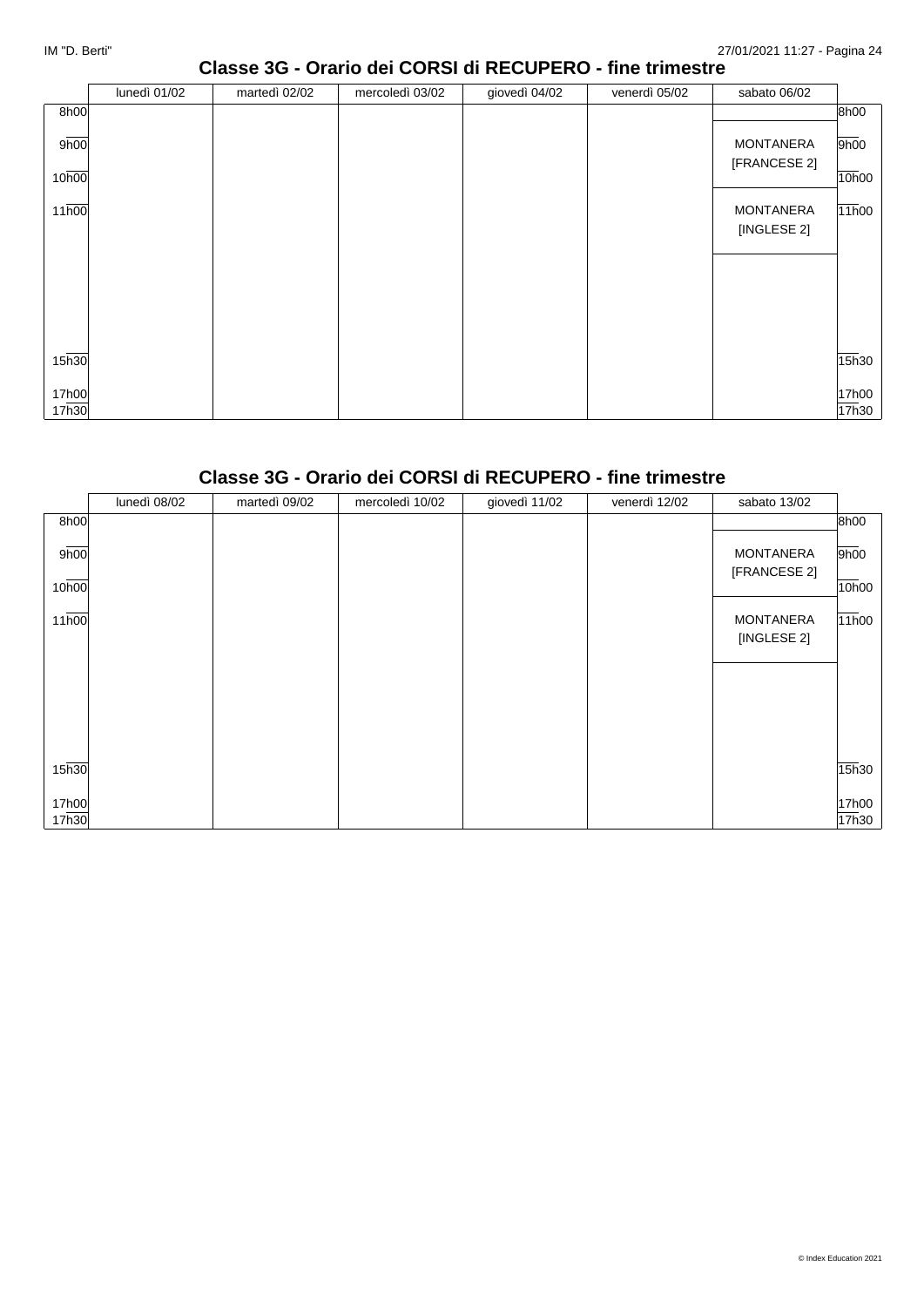#### **Classe 3H - Orario dei CORSI di RECUPERO - fine trimestre**

|                   | lunedì 01/02   | martedì 02/02 | mercoledì 03/02 | giovedì 04/02  | venerdì 05/02 | sabato 06/02 |       |
|-------------------|----------------|---------------|-----------------|----------------|---------------|--------------|-------|
| 8h00              |                |               |                 |                |               |              | 8h00  |
| 9h00              |                |               |                 |                |               |              | 9h00  |
| 10h00             |                |               |                 |                |               |              | 10h00 |
| 11h00             |                |               |                 |                |               |              | 11h00 |
|                   |                |               |                 |                |               |              |       |
|                   |                |               |                 |                |               |              |       |
|                   |                |               |                 |                |               |              |       |
|                   |                |               |                 |                |               |              |       |
| 15 <sub>h30</sub> | PEROTTO        |               |                 | PEROTTO        |               |              | 15h30 |
| 17h00             | [MATEMATICA 5] |               |                 | [MATEMATICA 5] |               |              | 17h00 |
| 17h30             |                |               |                 |                |               |              | 17h30 |

# **Classe 3H - Orario dei CORSI di RECUPERO - fine trimestre**

|       | lunedì 08/02   | martedì 09/02 | mercoledì 10/02 | giovedì 11/02  | venerdì 12/02 | sabato 13/02 |       |
|-------|----------------|---------------|-----------------|----------------|---------------|--------------|-------|
| 8h00  |                |               |                 |                |               |              | 8h00  |
| 9h00  |                |               |                 |                |               |              | 9h00  |
| 10h00 |                |               |                 |                |               |              | 10h00 |
| 11h00 |                |               |                 |                |               |              | 11h00 |
|       |                |               |                 |                |               |              |       |
|       |                |               |                 |                |               |              |       |
|       |                |               |                 |                |               |              |       |
|       |                |               |                 |                |               |              |       |
| 15h30 | PEROTTO        |               |                 | PEROTTO        |               |              | 15h30 |
| 17h00 | [MATEMATICA 5] |               |                 | [MATEMATICA 5] |               |              | 17h00 |
| 17h30 |                |               |                 |                |               |              | 17h30 |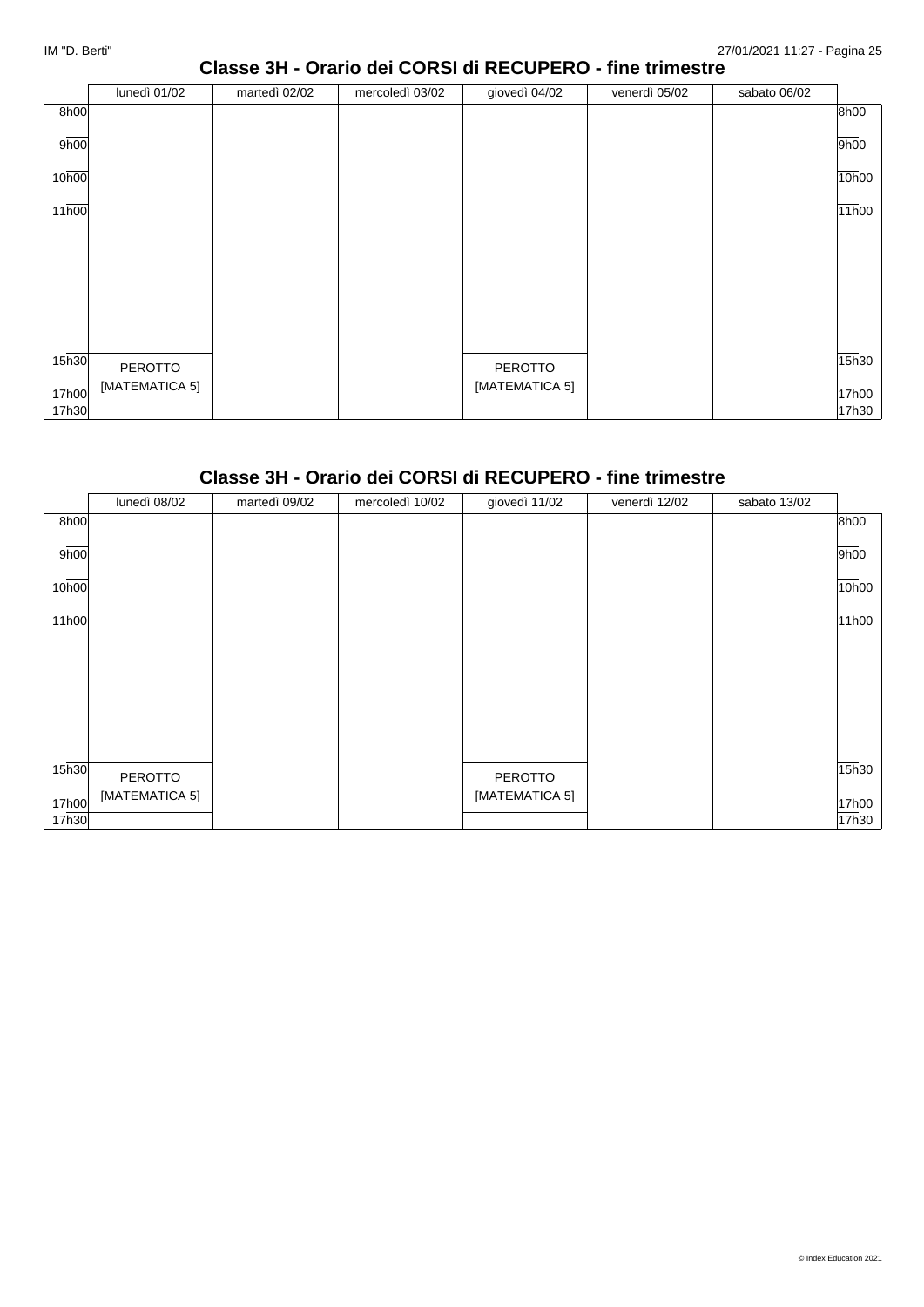#### **Classe 3I - Orario dei CORSI di RECUPERO - fine trimestre**

|                   | lunedì 01/02   | martedì 02/02 | mercoledì 03/02 | giovedì 04/02  | venerdì 05/02 | sabato 06/02 |       |
|-------------------|----------------|---------------|-----------------|----------------|---------------|--------------|-------|
| 8h00              |                |               |                 |                |               |              | 8h00  |
| 9h00              |                |               |                 |                |               |              | 9h00  |
| 10h00             |                |               |                 |                |               |              | 10h00 |
| 11 <sub>h00</sub> |                |               |                 |                |               |              | 11h00 |
|                   |                |               |                 |                |               |              |       |
|                   |                |               |                 |                |               |              |       |
|                   |                |               |                 |                |               |              |       |
|                   |                |               |                 |                |               |              |       |
| 15 <sub>h30</sub> | PEROTTO        |               |                 | PEROTTO        |               |              | 15h30 |
| 17h00             | [MATEMATICA 5] |               |                 | [MATEMATICA 5] |               |              | 17h00 |
| 17h30             |                |               |                 |                |               |              | 17h30 |

# **Classe 3I - Orario dei CORSI di RECUPERO - fine trimestre**

|       | lunedì 08/02   | martedì 09/02 | mercoledì 10/02 | giovedì 11/02  | venerdì 12/02 | sabato 13/02 |       |
|-------|----------------|---------------|-----------------|----------------|---------------|--------------|-------|
| 8h00  |                |               |                 |                |               |              | 8h00  |
| 9h00  |                |               |                 |                |               |              | 9h00  |
| 10h00 |                |               |                 |                |               |              | 10h00 |
| 11h00 |                |               |                 |                |               |              | 11h00 |
|       |                |               |                 |                |               |              |       |
|       |                |               |                 |                |               |              |       |
|       |                |               |                 |                |               |              |       |
|       |                |               |                 |                |               |              |       |
| 15h30 | PEROTTO        |               |                 | PEROTTO        |               |              | 15h30 |
| 17h00 | [MATEMATICA 5] |               |                 | [MATEMATICA 5] |               |              | 17h00 |
| 17h30 |                |               |                 |                |               |              | 17h30 |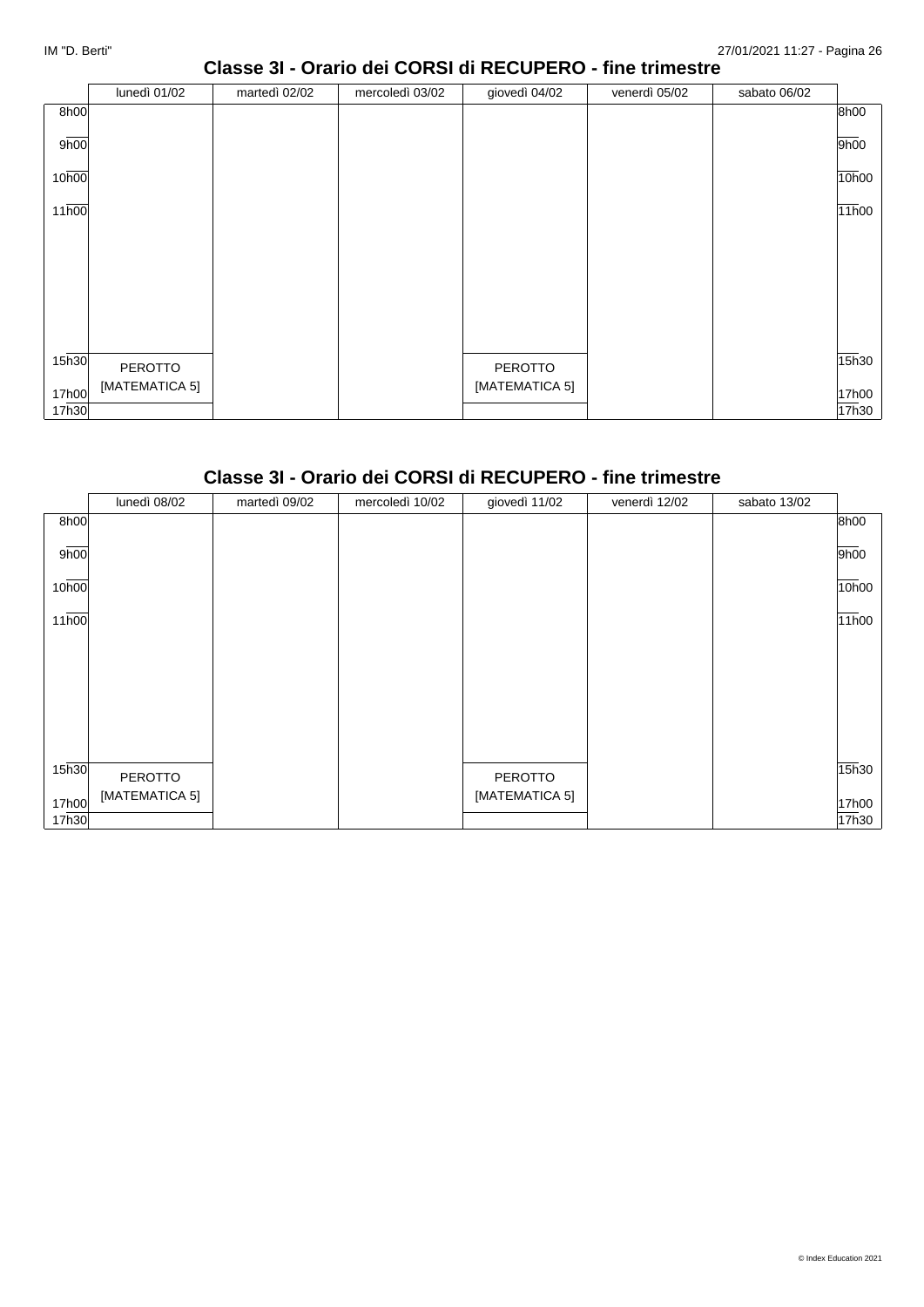#### **Classe 3O - Orario dei CORSI di RECUPERO - fine trimestre**

|                   | lunedì 01/02   | martedì 02/02 | mercoledì 03/02 | giovedì 04/02  | venerdì 05/02 | sabato 06/02 |       |
|-------------------|----------------|---------------|-----------------|----------------|---------------|--------------|-------|
| 8h00              |                |               |                 |                |               |              | 8h00  |
| 9h00              |                |               |                 |                |               |              | 9h00  |
| 10 <sub>h00</sub> |                |               |                 |                |               |              | 10h00 |
| 11h00             |                |               |                 |                |               |              | 11h00 |
|                   |                |               |                 |                |               |              |       |
|                   |                |               |                 |                |               |              |       |
|                   |                |               |                 |                |               |              |       |
|                   |                |               |                 |                |               |              |       |
|                   |                |               |                 |                |               |              |       |
| 15 <sub>h30</sub> | PEROTTO        |               |                 | PEROTTO        |               |              | 15h30 |
| 17h00             | [MATEMATICA 5] |               |                 | [MATEMATICA 5] |               |              | 17h00 |
| 17h30             |                |               |                 |                |               |              | 17h30 |

# **Classe 3O - Orario dei CORSI di RECUPERO - fine trimestre**

|       | lunedì 08/02   | martedì 09/02 | mercoledì 10/02 | giovedì 11/02  | venerdì 12/02 | sabato 13/02 |       |
|-------|----------------|---------------|-----------------|----------------|---------------|--------------|-------|
| 8h00  |                |               |                 |                |               |              | 8h00  |
| 9h00  |                |               |                 |                |               |              | 9h00  |
| 10h00 |                |               |                 |                |               |              | 10h00 |
| 11h00 |                |               |                 |                |               |              | 11h00 |
|       |                |               |                 |                |               |              |       |
|       |                |               |                 |                |               |              |       |
|       |                |               |                 |                |               |              |       |
|       |                |               |                 |                |               |              |       |
| 15h30 | PEROTTO        |               |                 | PEROTTO        |               |              | 15h30 |
| 17h00 | [MATEMATICA 5] |               |                 | [MATEMATICA 5] |               |              | 17h00 |
| 17h30 |                |               |                 |                |               |              | 17h30 |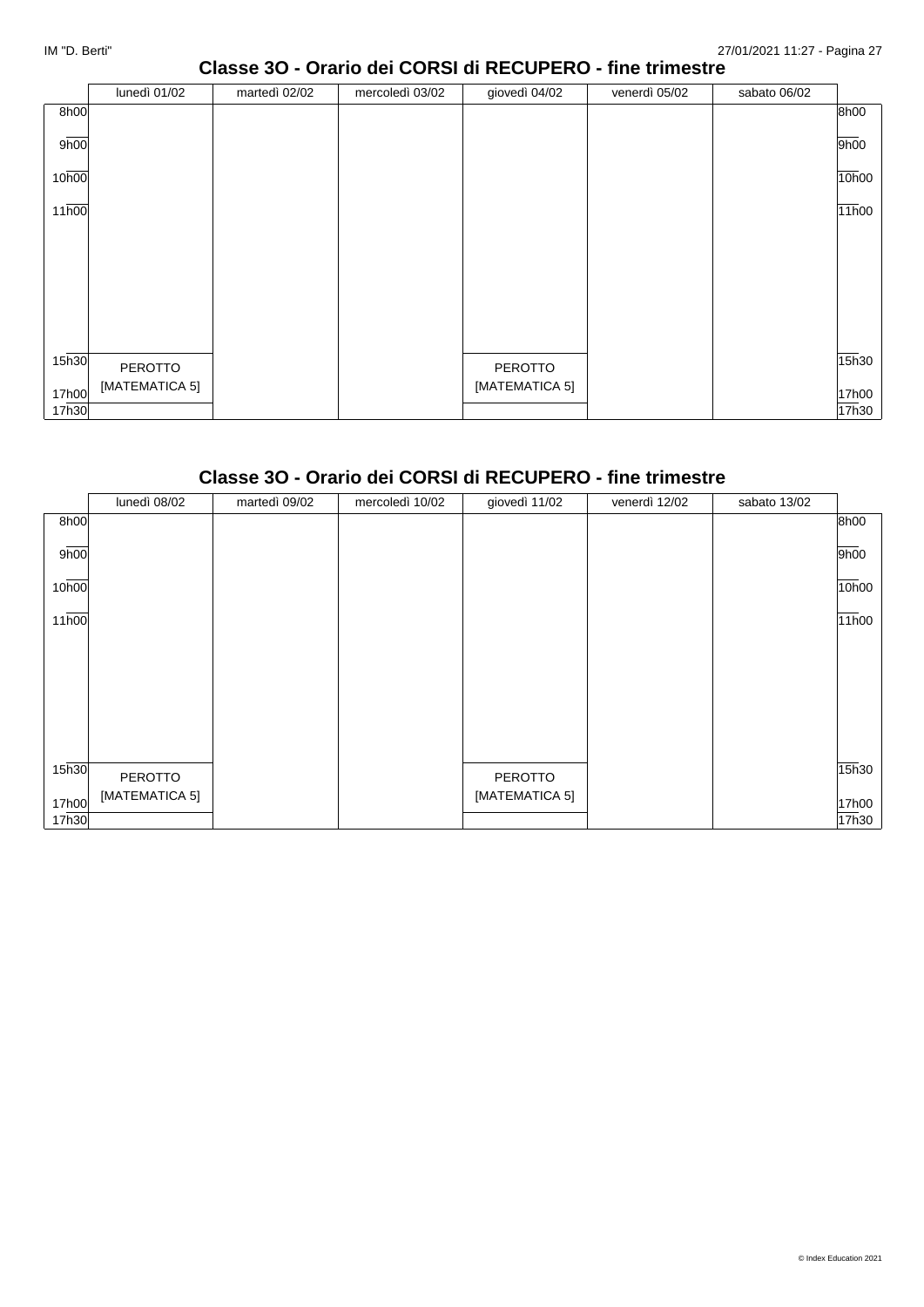#### **Classe 4C - Orario dei CORSI di RECUPERO - fine trimestre**

|                   | lunedì 01/02   | martedì 02/02 | mercoledì 03/02 | giovedì 04/02  | venerdì 05/02 | sabato 06/02 |       |
|-------------------|----------------|---------------|-----------------|----------------|---------------|--------------|-------|
| 8h00              |                |               |                 |                |               |              | 8h00  |
| 9h00              |                |               |                 |                |               |              | 9h00  |
| 10 <sub>h00</sub> |                |               |                 |                |               |              | 10h00 |
| 11h00             |                |               |                 |                |               |              | 11h00 |
|                   |                |               |                 |                |               |              |       |
|                   |                |               |                 |                |               |              |       |
|                   |                |               |                 |                |               |              |       |
|                   |                |               |                 |                |               |              |       |
| 15 <sub>h30</sub> | TAMPELLINI     |               |                 | TAMPELLINI     |               |              | 15h30 |
| 17h00             | [MATEMATICA 6] |               |                 | [MATEMATICA 6] |               |              | 17h00 |
| 17h30             |                |               |                 |                |               |              | 17h30 |

# **Classe 4C - Orario dei CORSI di RECUPERO - fine trimestre**

|       | lunedì 08/02      | martedì 09/02 | mercoledì 10/02 | giovedì 11/02     | venerdì 12/02 | sabato 13/02 |       |
|-------|-------------------|---------------|-----------------|-------------------|---------------|--------------|-------|
| 8h00  |                   |               |                 |                   |               |              | 8h00  |
| 9h00  |                   |               |                 |                   |               |              | 9h00  |
| 10h00 |                   |               |                 |                   |               |              | 10h00 |
| 11h00 |                   |               |                 |                   |               |              | 11h00 |
|       |                   |               |                 |                   |               |              |       |
|       |                   |               |                 |                   |               |              |       |
|       |                   |               |                 |                   |               |              |       |
|       |                   |               |                 |                   |               |              |       |
| 15h30 | <b>TAMPELLINI</b> |               |                 | <b>TAMPELLINI</b> |               |              | 15h30 |
| 17h00 | [MATEMATICA 6]    |               |                 | [MATEMATICA 6]    |               |              | 17h00 |
| 17h30 |                   |               |                 |                   |               |              | 17h30 |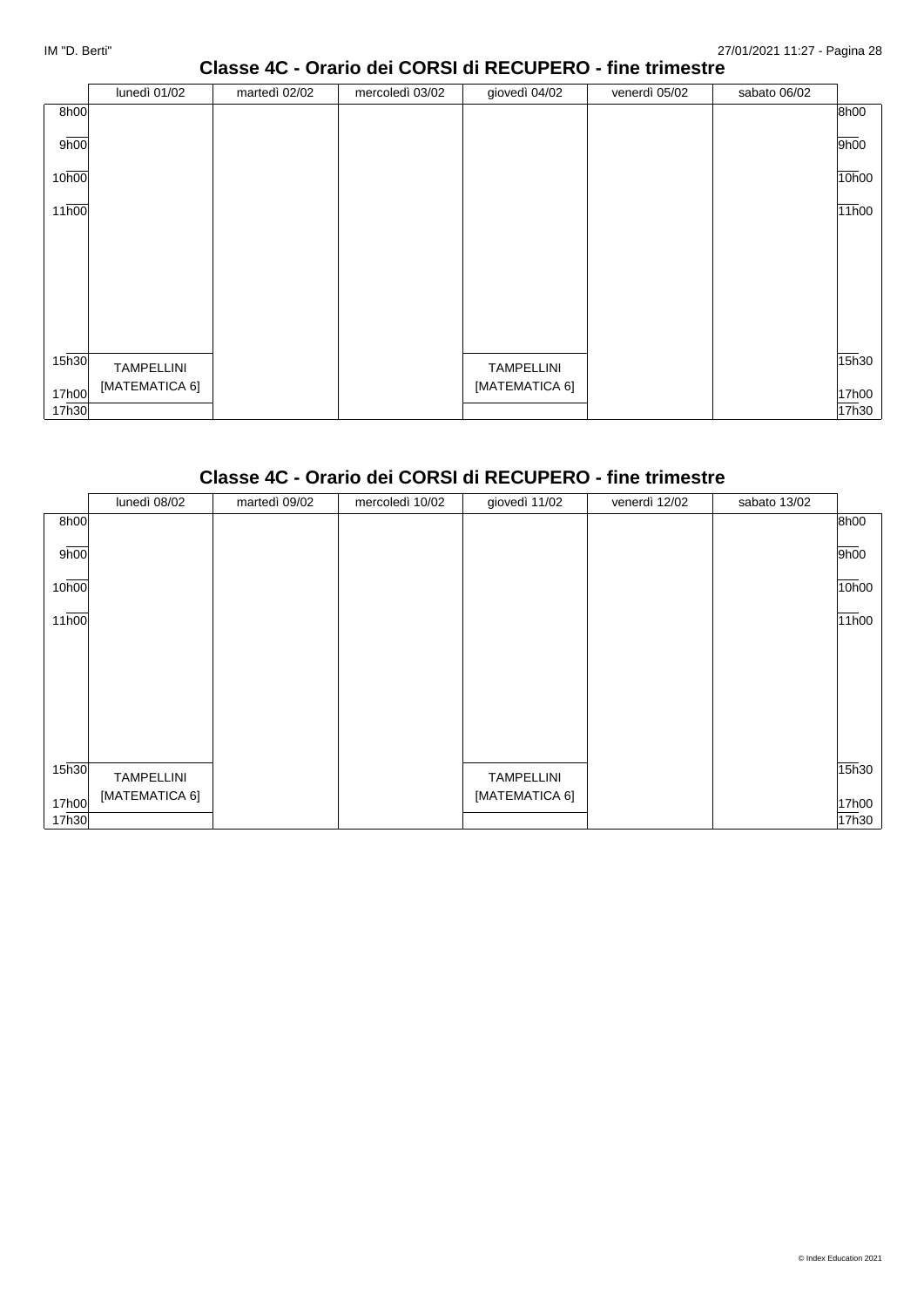#### **Classe 4E - Orario dei CORSI di RECUPERO - fine trimestre**

|       | lunedì 01/02                            | martedì 02/02 | mercoledì 03/02 | giovedì 04/02     | venerdì 05/02 | sabato 06/02                     |       |
|-------|-----------------------------------------|---------------|-----------------|-------------------|---------------|----------------------------------|-------|
| 8h00  |                                         |               |                 |                   |               |                                  | 8h00  |
| 9h00  |                                         |               |                 |                   |               | <b>MONTANERA</b><br>[FRANCESE 2] | 9h00  |
| 10h00 |                                         |               |                 |                   |               |                                  | 10h00 |
| 11h00 |                                         |               |                 |                   |               |                                  | 11h00 |
|       |                                         |               |                 |                   |               |                                  |       |
|       |                                         |               |                 |                   |               |                                  |       |
| 15h30 | TAMPELLINI                              |               |                 | <b>TAMPELLINI</b> |               |                                  | 15h30 |
| 17h00 | CACERES<br>[MATEMATICA 6]<br>[SPAGNOLO] |               |                 | [MATEMATICA 6]    |               |                                  | 17h00 |
| 17h30 |                                         |               |                 |                   |               |                                  | 17h30 |

# **Classe 4E - Orario dei CORSI di RECUPERO - fine trimestre**

|       | lunedì 08/02                 | martedì 09/02 | mercoledì 10/02 | giovedì 11/02     | venerdì 12/02 | sabato 13/02     |       |
|-------|------------------------------|---------------|-----------------|-------------------|---------------|------------------|-------|
| 8h00  |                              |               |                 |                   |               |                  | 8h00  |
| 9h00  |                              |               |                 |                   |               | <b>MONTANERA</b> | 9h00  |
| 10h00 |                              |               |                 |                   |               | [FRANCESE 2]     | 10h00 |
| 11h00 |                              |               |                 |                   |               |                  | 11h00 |
|       |                              |               |                 |                   |               |                  |       |
|       |                              |               |                 |                   |               |                  |       |
|       |                              |               |                 |                   |               |                  |       |
|       |                              |               |                 |                   |               |                  |       |
| 15h30 | TAMPELLINI<br>CACERES        |               |                 | <b>TAMPELLINI</b> |               |                  | 15h30 |
| 17h00 | [MATEMATICA 6]<br>[SPAGNOLO] |               |                 | [MATEMATICA 6]    |               |                  | 17h00 |
| 17h30 |                              |               |                 |                   |               |                  | 17h30 |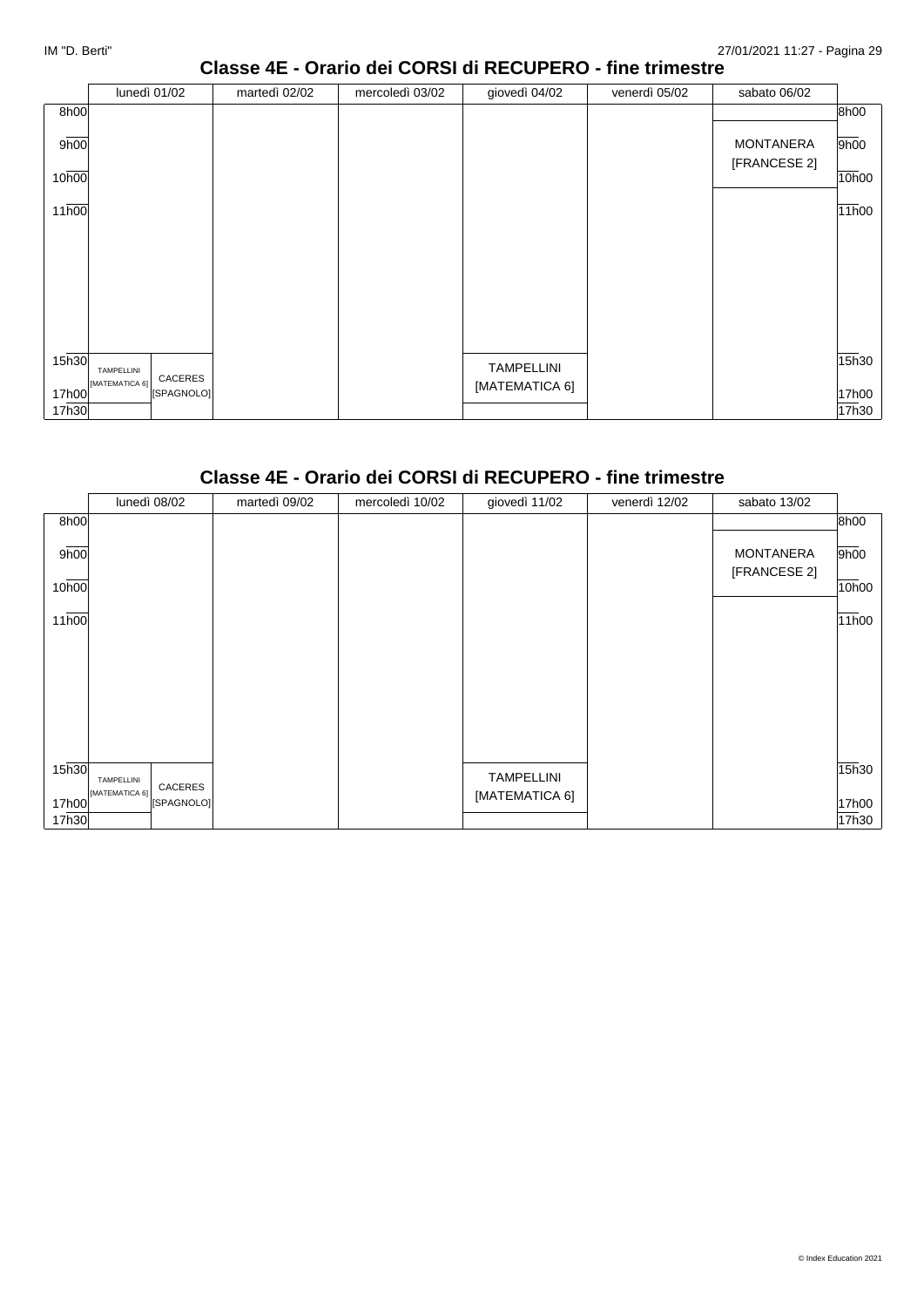## **Classe 4I - Orario dei CORSI di RECUPERO - fine trimestre**

|       | lunedì 01/02 | martedì 02/02  | mercoledì 03/02 | giovedì 04/02  | venerdì 05/02 | sabato 06/02 |       |
|-------|--------------|----------------|-----------------|----------------|---------------|--------------|-------|
| 8h00  |              |                |                 |                |               |              | 8h00  |
| 9h00  |              |                |                 |                |               |              | 9h00  |
| 10h00 |              |                |                 |                |               |              | 10h00 |
| 11h00 |              |                |                 |                |               |              | 11h00 |
|       |              |                |                 |                |               |              |       |
|       |              |                |                 |                |               |              |       |
|       |              |                |                 |                |               |              |       |
|       |              |                |                 |                |               |              |       |
| 15h30 |              | DEL PICCOLO    |                 | DEL PICCOLO    |               |              | 15h30 |
|       |              | [MATEMATICA 7] |                 | [MATEMATICA 7] |               |              |       |
| 17h00 |              |                |                 |                |               |              | 17h00 |
| 17h30 |              |                |                 |                |               |              | 17h30 |

#### **Classe 4I - Orario dei CORSI di RECUPERO - fine trimestre**

|                    | lunedì 08/02 | martedì 09/02  | mercoledì 10/02 | giovedì 11/02  | venerdì 12/02 | sabato 13/02 |       |
|--------------------|--------------|----------------|-----------------|----------------|---------------|--------------|-------|
| 8h00               |              |                |                 |                |               |              | 8h00  |
| 9h00               |              |                |                 |                |               |              | 9h00  |
| 10h00              |              |                |                 |                |               |              | 10h00 |
| $11\overline{h00}$ |              |                |                 |                |               |              | 11h00 |
|                    |              |                |                 |                |               |              |       |
|                    |              |                |                 |                |               |              |       |
|                    |              |                |                 |                |               |              |       |
|                    |              |                |                 |                |               |              |       |
| 15h30              |              | DEL PICCOLO    |                 | DEL PICCOLO    |               |              | 15h30 |
| 17h00              |              | [MATEMATICA 7] |                 | [MATEMATICA 7] |               |              | 17h00 |
| 17h30              |              |                |                 |                |               |              | 17h30 |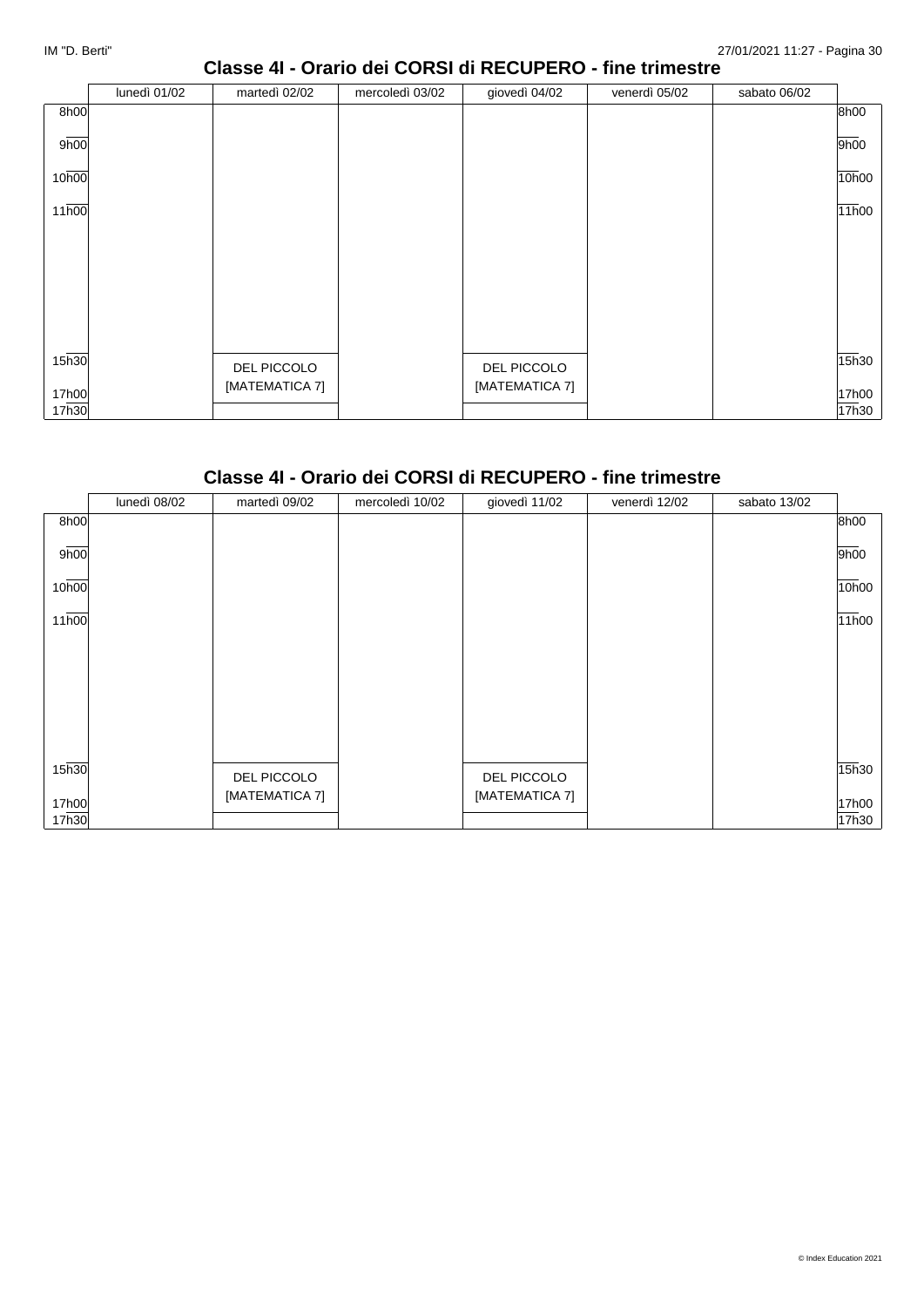#### **Classe 4L - Orario dei CORSI di RECUPERO - fine trimestre**

|       | lunedì 01/02 | martedì 02/02  | mercoledì 03/02 | giovedì 04/02                                                     | venerdì 05/02 | sabato 06/02 |       |
|-------|--------------|----------------|-----------------|-------------------------------------------------------------------|---------------|--------------|-------|
| 8h00  |              |                |                 |                                                                   |               |              | 8h00  |
| 9h00  |              |                |                 |                                                                   |               |              | 9h00  |
| 10h00 |              |                |                 |                                                                   |               |              | 10h00 |
| 11h00 |              |                |                 |                                                                   |               |              | 11h00 |
|       |              |                |                 |                                                                   |               |              |       |
|       |              |                |                 |                                                                   |               |              |       |
|       |              |                |                 |                                                                   |               |              |       |
|       |              |                |                 |                                                                   |               |              |       |
| 15h30 |              | DEL PICCOLO    | <b>VILLATA</b>  | VILLATA<br>DEL PICCOLO                                            |               |              | 15h30 |
| 17h00 |              | [MATEMATICA 7] | [DIRITTO]       | $\left\vert\left[\text{DIRITTO}\right]\right\vert$ [MATEMATICA 7] |               |              | 17h00 |
| 17h30 |              |                |                 |                                                                   |               |              | 17h30 |

# **Classe 4L - Orario dei CORSI di RECUPERO - fine trimestre**

|                    | lunedì 08/02 | martedì 09/02  | mercoledì 10/02 | giovedì 11/02                                                     | venerdì 12/02 | sabato 13/02 |       |
|--------------------|--------------|----------------|-----------------|-------------------------------------------------------------------|---------------|--------------|-------|
| 8h00               |              |                |                 |                                                                   |               |              | 8h00  |
| 9h00               |              |                |                 |                                                                   |               |              | 9h00  |
| 10h00              |              |                |                 |                                                                   |               |              | 10h00 |
| $11\overline{h00}$ |              |                |                 |                                                                   |               |              | 11h00 |
|                    |              |                |                 |                                                                   |               |              |       |
|                    |              |                |                 |                                                                   |               |              |       |
|                    |              |                |                 |                                                                   |               |              |       |
|                    |              |                |                 |                                                                   |               |              |       |
| 15h30              |              | DEL PICCOLO    | VILLATA         | <b>VILLATA</b><br>DEL PICCOLO                                     |               |              | 15h30 |
| 17h00              |              | [MATEMATICA 7] | [DIRITTO]       | $\left\vert\left[\text{DIRITTO}\right]\right\vert$ [MATEMATICA 7] |               |              | 17h00 |
| 17h30              |              |                |                 |                                                                   |               |              | 17h30 |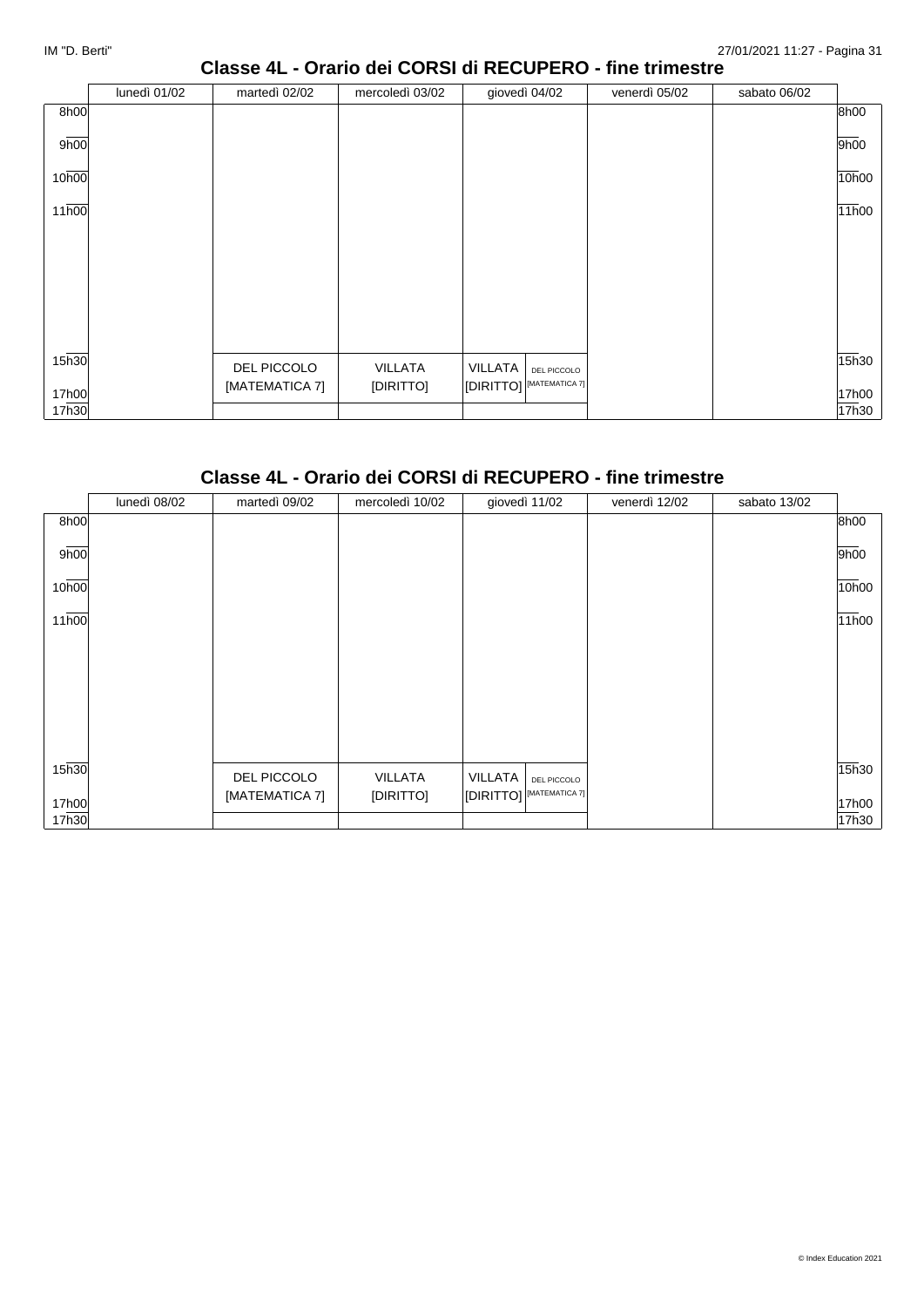#### **Classe 4O - Orario dei CORSI di RECUPERO - fine trimestre**

|                   | lunedì 01/02 | martedì 02/02  | mercoledì 03/02 | giovedì 04/02  | venerdì 05/02 | sabato 06/02               |       |
|-------------------|--------------|----------------|-----------------|----------------|---------------|----------------------------|-------|
| 8h00              |              |                |                 |                |               |                            | 8h00  |
| 9h00              |              |                |                 |                |               | <b>BONO</b><br>[TEDESCO 1] | 9h00  |
| 10h00             |              |                |                 |                |               |                            | 10h00 |
| 11h00             |              |                |                 |                |               |                            | 11h00 |
|                   |              |                |                 |                |               |                            |       |
|                   |              |                |                 |                |               |                            |       |
|                   |              |                |                 |                |               |                            |       |
|                   |              |                |                 |                |               |                            |       |
|                   |              |                |                 |                |               |                            |       |
| 15 <sub>h30</sub> | <b>BONO</b>  | DEL PICCOLO    |                 | DEL PICCOLO    |               |                            | 15h30 |
| 17h00             | [TEDESCO 1]  | [MATEMATICA 7] |                 | [MATEMATICA 7] |               |                            | 17h00 |
| 17h30             |              |                |                 |                |               |                            | 17h30 |

# **Classe 4O - Orario dei CORSI di RECUPERO - fine trimestre**

|                   | lunedì 08/02 | martedì 09/02  | mercoledì 10/02 | giovedì 11/02  | venerdì 12/02 | sabato 13/02               |       |
|-------------------|--------------|----------------|-----------------|----------------|---------------|----------------------------|-------|
| 8h00              |              |                |                 |                |               |                            | 8h00  |
| 9h00              |              |                |                 |                |               | <b>BONO</b><br>[TEDESCO 1] | 9h00  |
| 10h00             |              |                |                 |                |               |                            | 10h00 |
| 11h00             |              |                |                 |                |               |                            | 11h00 |
|                   |              |                |                 |                |               |                            |       |
|                   |              |                |                 |                |               |                            |       |
|                   |              |                |                 |                |               |                            |       |
| 15 <sub>h30</sub> | <b>BONO</b>  | DEL PICCOLO    |                 | DEL PICCOLO    |               |                            | 15h30 |
| 17h00             | [TEDESCO 1]  | [MATEMATICA 7] |                 | [MATEMATICA 7] |               |                            | 17h00 |
| 17h30             |              |                |                 |                |               |                            | 17h30 |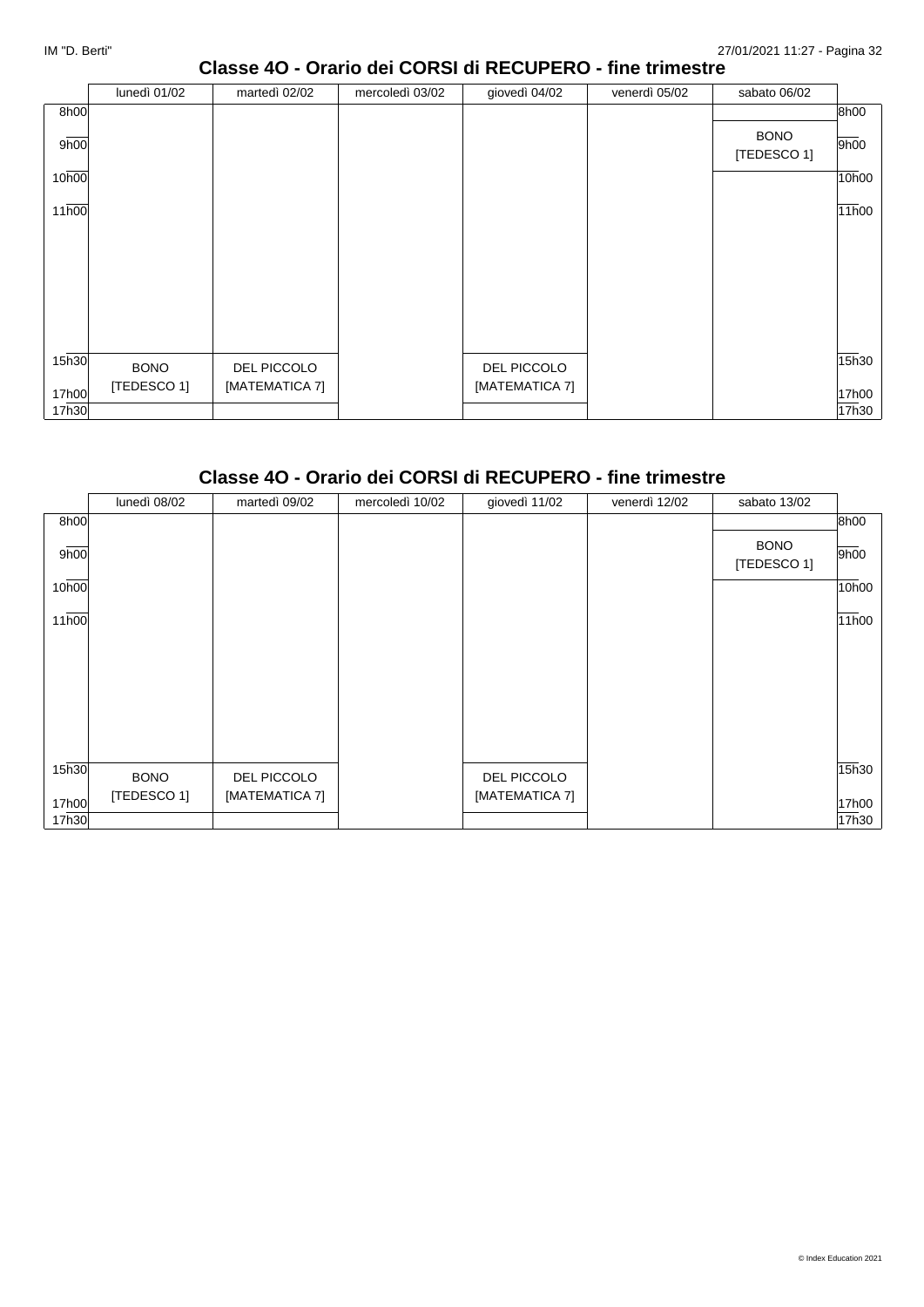### **Classe 5D - Orario dei CORSI di RECUPERO - fine trimestre**

|                   | lunedì 01/02 | martedì 02/02                       | mercoledì 03/02 | giovedì 04/02 | venerdì 05/02 | sabato 06/02                        |       |
|-------------------|--------------|-------------------------------------|-----------------|---------------|---------------|-------------------------------------|-------|
| 8h00              |              |                                     |                 |               |               |                                     | 8h00  |
| 9h00              |              |                                     |                 |               |               |                                     | 9h00  |
| 10 <sub>h00</sub> |              |                                     |                 |               |               |                                     | 10h00 |
| 11h00             |              |                                     |                 |               |               | <b>TAMPELLINI</b><br>[MATEMATICA 8] | 11h00 |
|                   |              |                                     |                 |               |               |                                     |       |
|                   |              |                                     |                 |               |               |                                     |       |
|                   |              |                                     |                 |               |               |                                     |       |
|                   |              |                                     |                 |               |               |                                     |       |
| 15 <sub>h30</sub> |              |                                     |                 |               |               |                                     | 15h30 |
|                   |              | <b>TAMPELLINI</b><br>[MATEMATICA 8] |                 |               |               |                                     |       |
| 17h00<br>17h30    |              |                                     |                 |               |               |                                     | 17h00 |
|                   |              |                                     |                 |               |               |                                     | 17h30 |

#### **Classe 5D - Orario dei CORSI di RECUPERO - fine trimestre**

|       | lunedì 08/02 | martedì 09/02     | mercoledì 10/02 | giovedì 11/02 | venerdì 12/02 | sabato 13/02                        |       |
|-------|--------------|-------------------|-----------------|---------------|---------------|-------------------------------------|-------|
| 8h00  |              |                   |                 |               |               |                                     | 8h00  |
| 9h00  |              |                   |                 |               |               |                                     | 9h00  |
| 10h00 |              |                   |                 |               |               |                                     | 10h00 |
| 11h00 |              |                   |                 |               |               | <b>TAMPELLINI</b><br>[MATEMATICA 8] | 11h00 |
|       |              |                   |                 |               |               |                                     |       |
|       |              |                   |                 |               |               |                                     |       |
|       |              |                   |                 |               |               |                                     |       |
| 15h30 |              | <b>TAMPELLINI</b> |                 |               |               |                                     | 15h30 |
| 17h00 |              | [MATEMATICA 8]    |                 |               |               |                                     | 17h00 |
| 17h30 |              |                   |                 |               |               |                                     | 17h30 |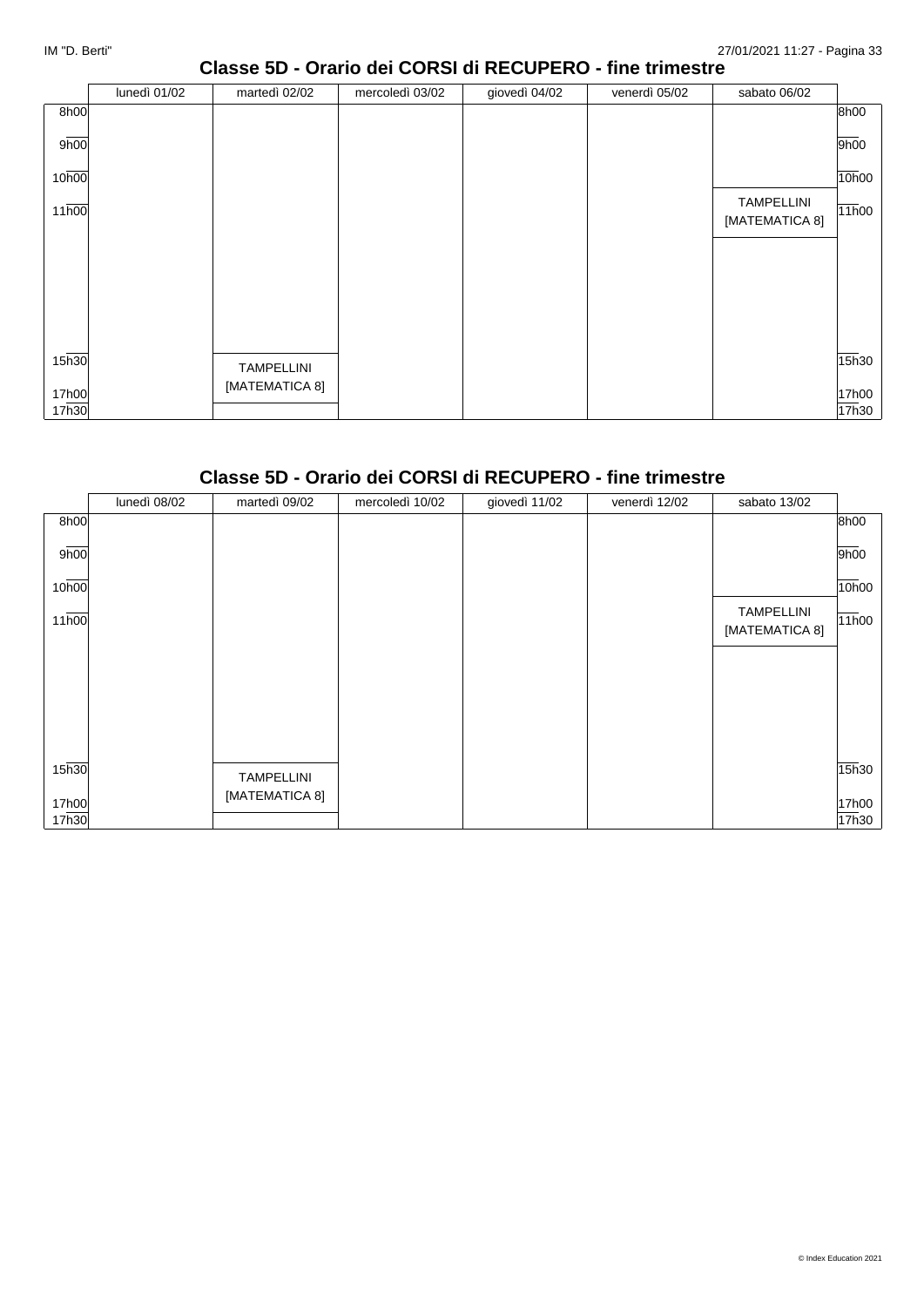#### **Classe 5G - Orario dei CORSI di RECUPERO - fine trimestre**

|                   | lunedì 01/02 | martedì 02/02 | mercoledì 03/02 | giovedì 04/02 | venerdì 05/02 | sabato 06/02     |       |
|-------------------|--------------|---------------|-----------------|---------------|---------------|------------------|-------|
| 8h00              |              |               |                 |               |               |                  | 8h00  |
| 9h00              |              |               |                 |               |               | <b>COMINO</b>    | 9h00  |
|                   |              |               |                 |               |               | [FRANCESE 3]     |       |
| 10 <sub>h00</sub> |              |               |                 |               |               |                  | 10h00 |
| 11h00             |              |               |                 |               |               | <b>MONTANERA</b> | 11h00 |
|                   |              |               |                 |               |               | [INGLESE 2]      |       |
|                   |              |               |                 |               |               |                  |       |
|                   |              |               |                 |               |               |                  |       |
|                   |              |               |                 |               |               |                  |       |
|                   |              |               |                 |               |               |                  |       |
|                   |              |               |                 |               |               |                  |       |
| 15 <sub>h30</sub> |              |               |                 |               |               |                  |       |
|                   |              |               |                 |               |               |                  | 15h30 |
| 17h00             |              |               |                 |               |               |                  | 17h00 |
| 17h30             |              |               |                 |               |               |                  | 17h30 |

## **Classe 5G - Orario dei CORSI di RECUPERO - fine trimestre**

|                | lunedì 08/02 | martedì 09/02 | mercoledì 10/02 | giovedì 11/02 | venerdì 12/02 | sabato 13/02                    |                |
|----------------|--------------|---------------|-----------------|---------------|---------------|---------------------------------|----------------|
| 8h00           |              |               |                 |               |               |                                 | 8h00           |
| 9h00           |              |               |                 |               |               | <b>COMINO</b>                   | 9h00           |
| 10h00          |              |               |                 |               |               | [FRANCESE 3]                    | 10h00          |
| 11h00          |              |               |                 |               |               | <b>MONTANERA</b><br>[INGLESE 2] | 11h00          |
|                |              |               |                 |               |               |                                 |                |
|                |              |               |                 |               |               |                                 |                |
| 15h30          |              |               |                 |               |               |                                 | 15h30          |
| 17h00<br>17h30 |              |               |                 |               |               |                                 | 17h00<br>17h30 |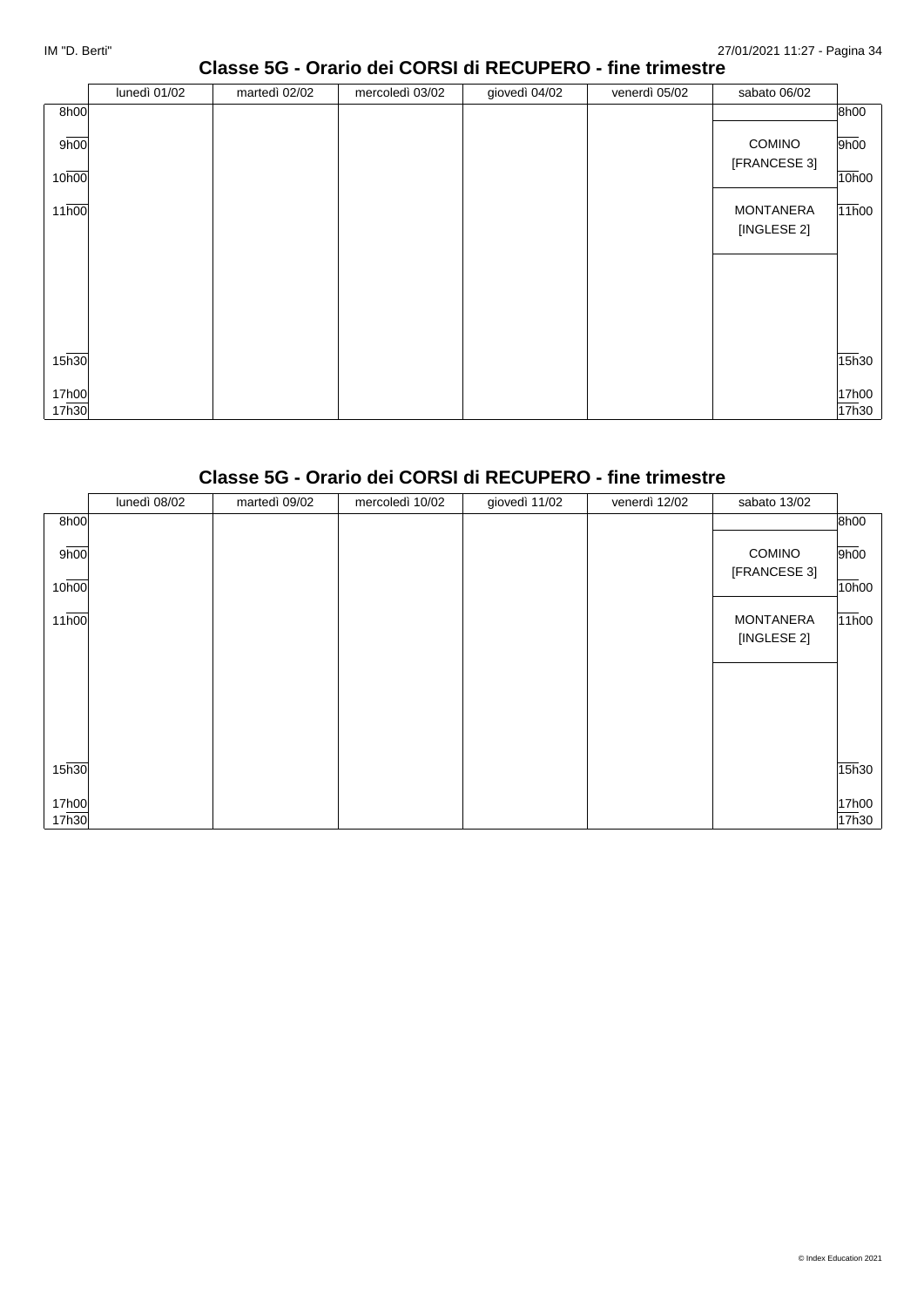#### **Classe 5L - Orario dei CORSI di RECUPERO - fine trimestre**

|       | lunedì 01/02 | martedì 02/02     | mercoledì 03/02 | giovedì 04/02  | venerdì 05/02 | sabato 06/02                        |       |
|-------|--------------|-------------------|-----------------|----------------|---------------|-------------------------------------|-------|
| 8h00  |              |                   |                 |                |               |                                     | 8h00  |
| 9h00  |              |                   |                 |                |               |                                     | 9h00  |
| 10h00 |              |                   |                 |                |               |                                     | 10h00 |
| 11h00 |              |                   |                 |                |               | <b>TAMPELLINI</b><br>[MATEMATICA 8] | 11h00 |
|       |              |                   |                 |                |               |                                     |       |
|       |              |                   |                 |                |               |                                     |       |
|       |              |                   |                 |                |               |                                     |       |
|       |              |                   |                 |                |               |                                     |       |
| 15h30 |              | <b>TAMPELLINI</b> | VILLATA         | <b>VILLATA</b> |               |                                     | 15h30 |
| 17h00 |              | [MATEMATICA 8]    | [DIRITTO]       | [DIRITTO]      |               |                                     | 17h00 |
| 17h30 |              |                   |                 |                |               |                                     | 17h30 |

## **Classe 5L - Orario dei CORSI di RECUPERO - fine trimestre**

|       | lunedì 08/02 | martedì 09/02     | mercoledì 10/02 | giovedì 11/02  | venerdì 12/02 | sabato 13/02                        |       |
|-------|--------------|-------------------|-----------------|----------------|---------------|-------------------------------------|-------|
| 8h00  |              |                   |                 |                |               |                                     | 8h00  |
| 9h00  |              |                   |                 |                |               |                                     | 9h00  |
| 10h00 |              |                   |                 |                |               |                                     | 10h00 |
| 11h00 |              |                   |                 |                |               | <b>TAMPELLINI</b><br>[MATEMATICA 8] | 11h00 |
|       |              |                   |                 |                |               |                                     |       |
|       |              |                   |                 |                |               |                                     |       |
|       |              |                   |                 |                |               |                                     |       |
| 15h30 |              | <b>TAMPELLINI</b> | <b>VILLATA</b>  | <b>VILLATA</b> |               |                                     | 15h30 |
| 17h00 |              | [MATEMATICA 8]    | [DIRITTO]       | [DIRITTO]      |               |                                     | 17h00 |
| 17h30 |              |                   |                 |                |               |                                     | 17h30 |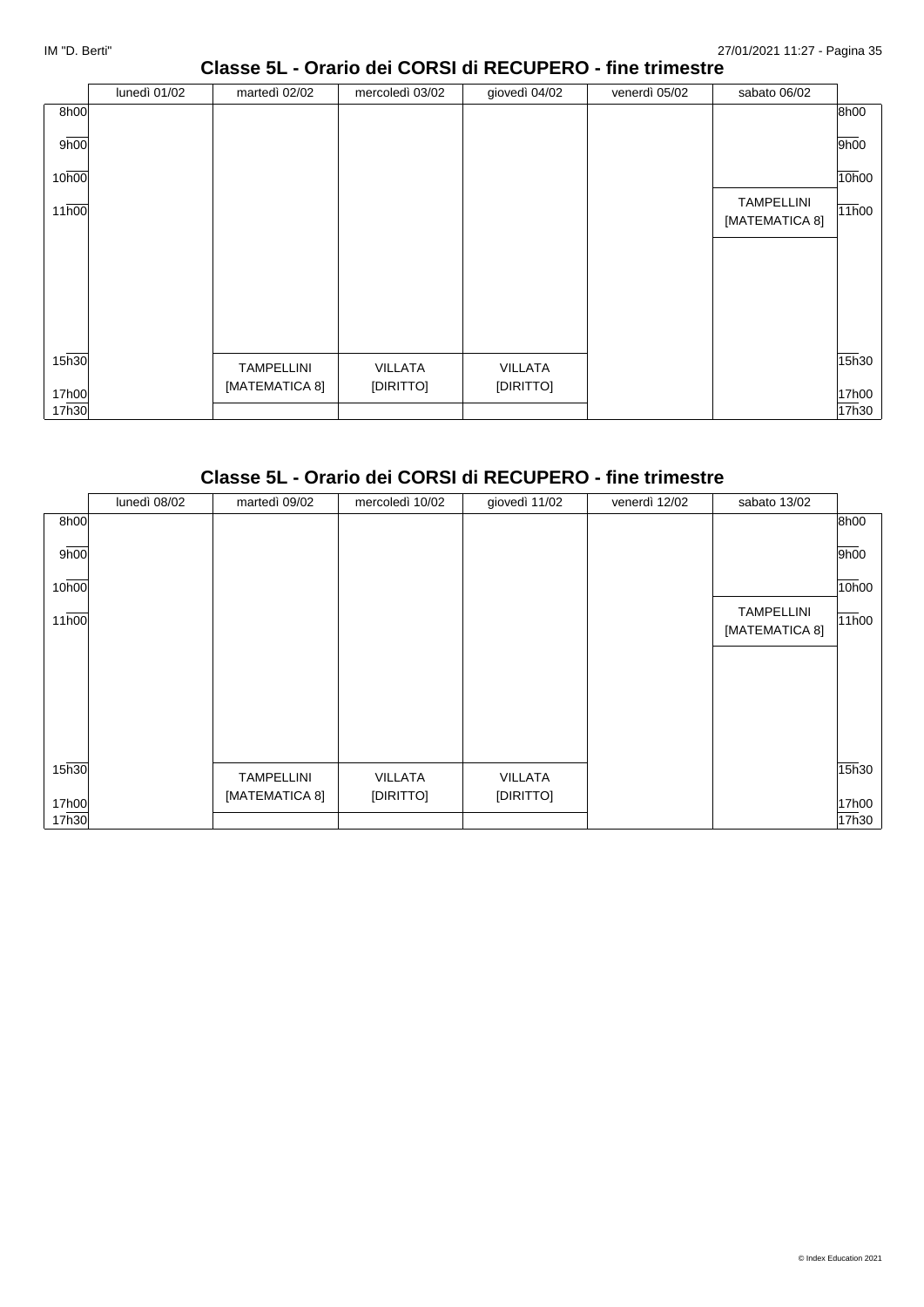#### **Classe 5O - Orario dei CORSI di RECUPERO - fine trimestre**

|                   | lunedì 01/02 | martedì 02/02     | mercoledì 03/02 | giovedì 04/02 | venerdì 05/02 | sabato 06/02                                        |       |
|-------------------|--------------|-------------------|-----------------|---------------|---------------|-----------------------------------------------------|-------|
| 8h00              |              |                   |                 |               |               |                                                     | 8h00  |
| 9h00              |              |                   |                 |               |               | <b>BONO</b><br>COMINO<br>TEDESCO 1]<br>[FRANCESE 3] | 9h00  |
| 10h00             |              |                   |                 |               |               |                                                     | 10h00 |
| 11h00             |              |                   |                 |               |               | <b>TAMPELLINI</b><br>[MATEMATICA 8]                 | 11h00 |
|                   |              |                   |                 |               |               |                                                     |       |
| 15 <sub>h30</sub> | <b>BONO</b>  | <b>TAMPELLINI</b> |                 |               |               |                                                     | 15h30 |
| 17h00             | [TEDESCO 1]  | [MATEMATICA 8]    |                 |               |               |                                                     | 17h00 |
| 17h30             |              |                   |                 |               |               |                                                     | 17h30 |

#### **Classe 5O - Orario dei CORSI di RECUPERO - fine trimestre**

|       | lunedì 08/02 | martedì 09/02     | mercoledì 10/02 | giovedì 11/02 | venerdì 12/02 | sabato 13/02                                                        |       |
|-------|--------------|-------------------|-----------------|---------------|---------------|---------------------------------------------------------------------|-------|
| 8h00  |              |                   |                 |               |               |                                                                     | 8h00  |
| 9h00  |              |                   |                 |               |               | <b>BONO</b><br>$T = 500$ $T = 100$<br><b>COMINO</b><br>[FRANCESE 3] |       |
| 10h00 |              |                   |                 |               |               |                                                                     | 10h00 |
| 11h00 |              |                   |                 |               |               | <b>TAMPELLINI</b><br>[MATEMATICA 8]                                 | 11h00 |
|       |              |                   |                 |               |               |                                                                     |       |
|       |              |                   |                 |               |               |                                                                     |       |
|       |              |                   |                 |               |               |                                                                     |       |
|       |              |                   |                 |               |               |                                                                     |       |
| 15h30 | <b>BONO</b>  | <b>TAMPELLINI</b> |                 |               |               |                                                                     | 15h30 |
| 17h00 | [TEDESCO 1]  | [MATEMATICA 8]    |                 |               |               |                                                                     | 17h00 |
| 17h30 |              |                   |                 |               |               |                                                                     | 17h30 |